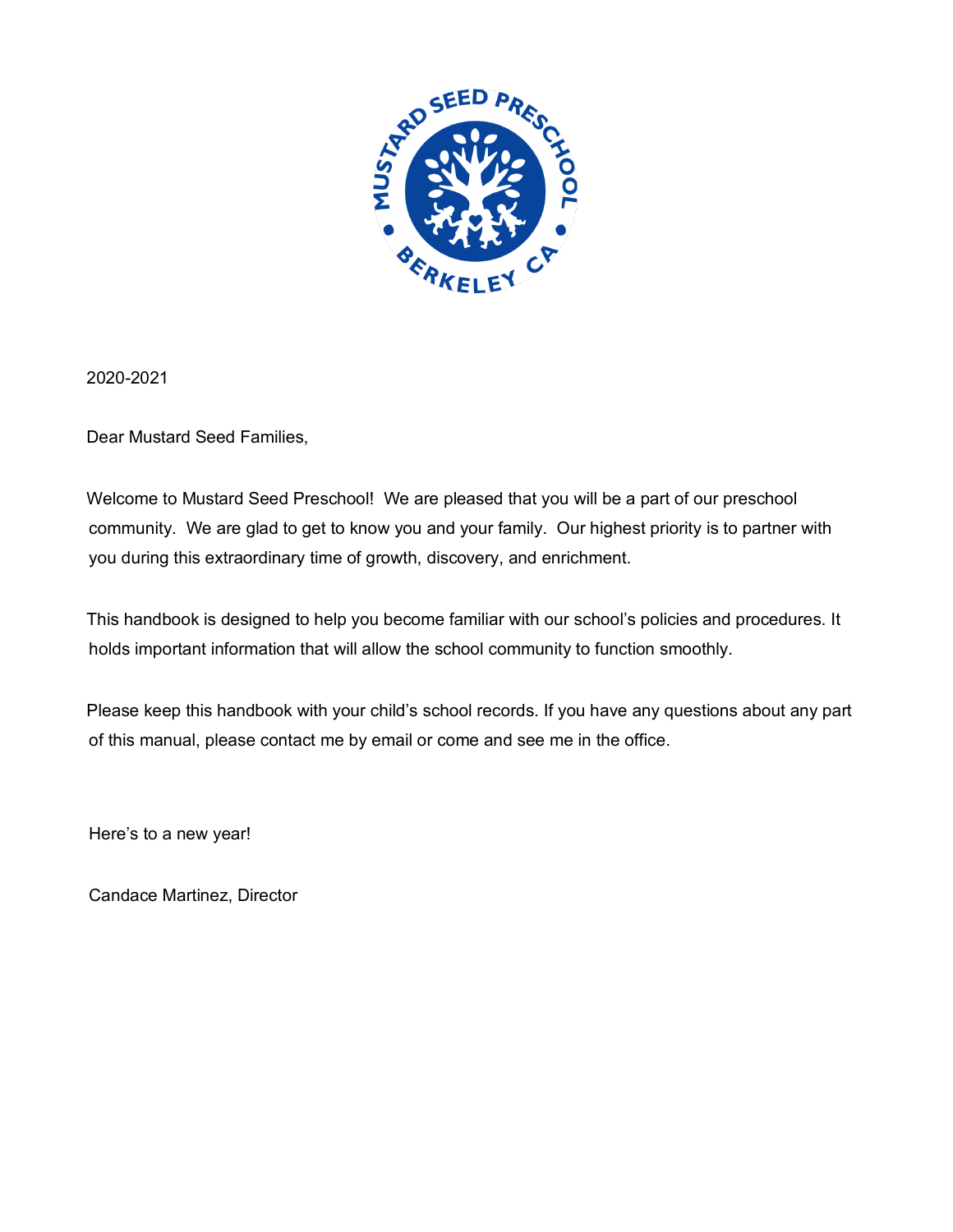Mustard Seed Preschool Parents Handbook July 2019 1

## **Accountability**

Mustard Seed Preschool is operated by Berkeley Covenant Church (BCC). The Preschool Director handles the daily operations of the school and is under the supervision of BCC's Director of Administration, Karen Davidson. The Director of Administration reports to the board of BCC.

## **California State Licensing**

Mustard Seed Preschool is licensed by the State of California, Department of Social Services, and Community Care Licensing Division. As per their Health and Safety Code Section 1596.852, they are authorized to enter and inspect without prior notice. **Community Care Licensing authorized officers are allowed to interview children at any time without prior consent. (Code Section 101200 (b) (1) )**

## **Mission Statement**

Mustard Seed Preschool is a deeply rooted community where:

- 1. Children are nurtured in love and high quality care;
- 2. Children are equipped to be socially competent and emotionally intelligent;
- 3. Children grow to be more independent and confident people.

# **Philosophy**

We respect each child's needs, skills, and interests. We allow them to explore, create, and grow at their own pace. In order to establish the foundation for effective learning, we believe these three components need to be firmly in place before academics can be mastered.

### **1. Children are nurtured in love and high quality care**.

It is of the utmost importance that children feel loved, nurtured, cared for, and comfortable in our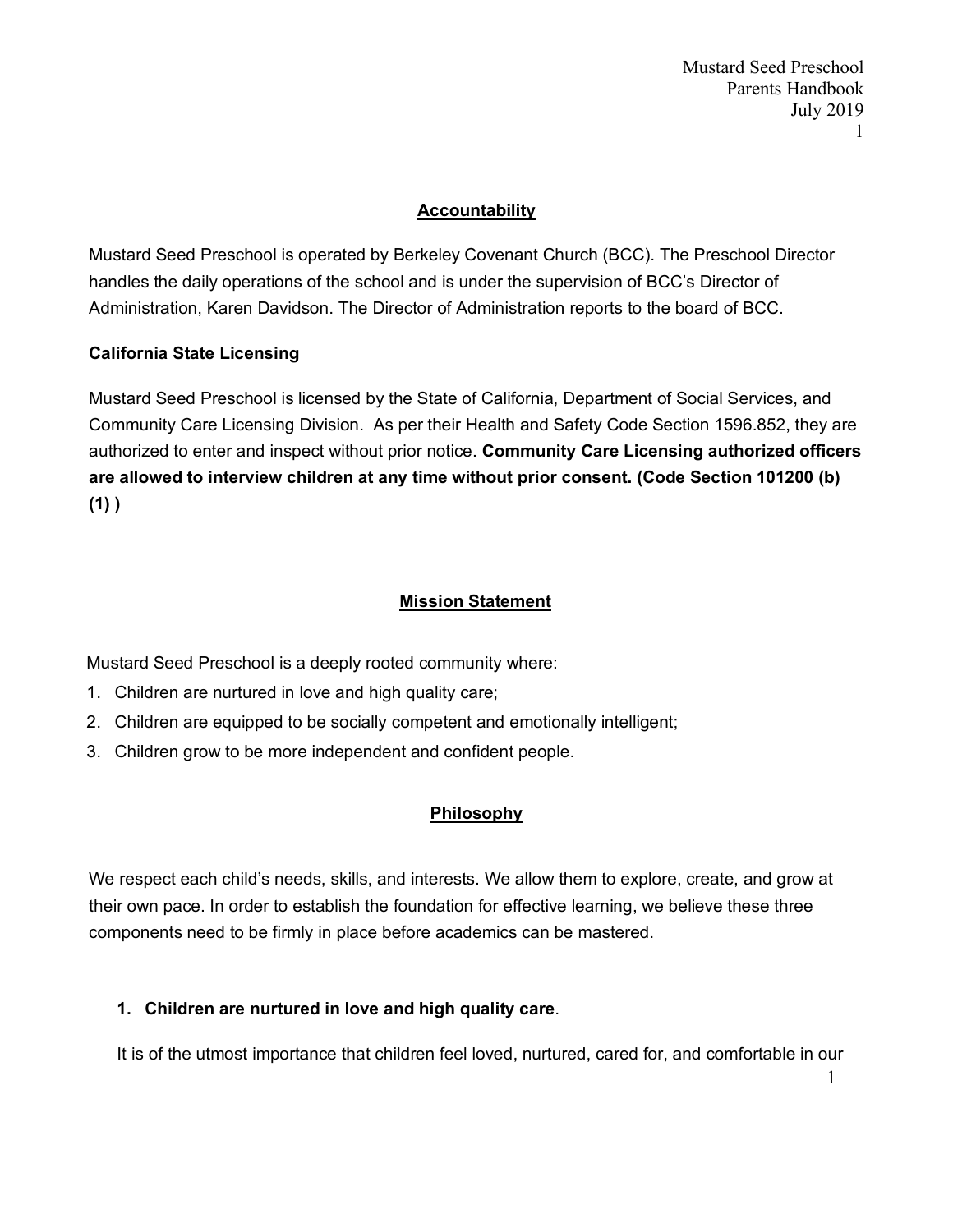school environment. We want children to be able to trust in the consistency of our teachers, of our routines, and quality of care. Our teachers regularly collaborate in how to best meet the individual needs of each child.

# **2. Children are equipped to be socially competent and emotionally intelligent.**

Supporting children's socio-emotional development is our highest priority. We encourage their developing skills of voicing their needs, identifying feelings, and asking for help. We help them to recognizing the feelings of others, and encourage them to help friends in need. We support them in developing conflict resolution techniques, methods of overcoming their fears, and becoming resilient individuals. We plant these early seeds of empathy, kindness, peacemaking, conflict managing, and self-regulation knowing they will serve the children tremendously through adulthood.

# **3) Children are supported to be independent and confident people.**

We believe children thrive when they are supported in becoming independent and confident. We encourage children to try things on their own, to challenge their own personal zones of learning, and to master new physical, social, and academic skills.

With these three goals in place, children are primed to learn successfully and thrive accordingly.

# **Admissions**

# **Enrollment**

Mustard Seed accepts children from all races, family structures, national origins, and religious backgrounds. We enroll children between the ages of 18 months through first grade entry.

Students are enrolled on a trial basis for the first month of school to determine that Mustard Seed can provide the care necessary for your child. To the extent possible, Mustard Seed will try to accommodate children with various special needs, however we are not a specialized school and may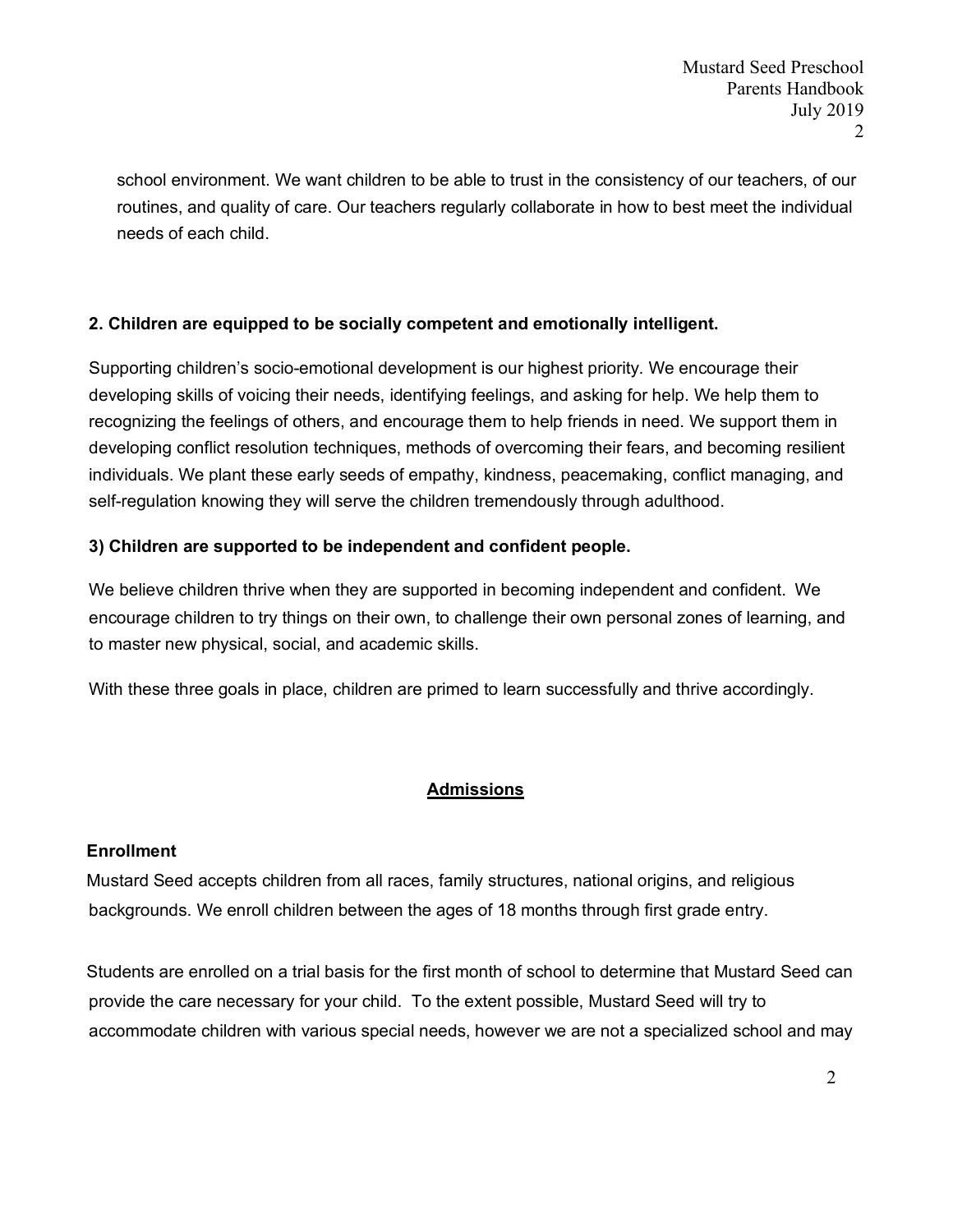Mustard Seed Preschool Parents Handbook July 2019 3

not have the ability or resources to individualize care.

#### **Registration**

Returning students and their siblings qualify for priority enrollment which begins in October. Although returning, all families need to register every year to hold their child's place. This also applies to our summer program. For each new session, a registration form and fee must be submitted.

**Electronic Required enrollment forms** (needed by child's first day):

- Registration
- Admission Agreement
- Identification and Emergency
- Pre-Admission Form: Parent's Health Report
- Physician's Report Form
- Immunization Record
- Medical Consent
- Parent's Rights
- Personal Rights
- Earthquake/Emergency Procedure & Release
- Field Trip Permission
- Media Waiver & Release
- Consent to Administer Creams
- Parent Honor Code\*
- Waiver of Liability during Pandemic\*

\*Covid-19 specific forms

### **Change of Schedule**

Due to COVID-19 restrictions, schedule changes are limited. Changes will be made on a case-by-case basis, and will only be approved by the Director. To request a schedule change, email the Director. Schedule change fees will be added to your tuition invoice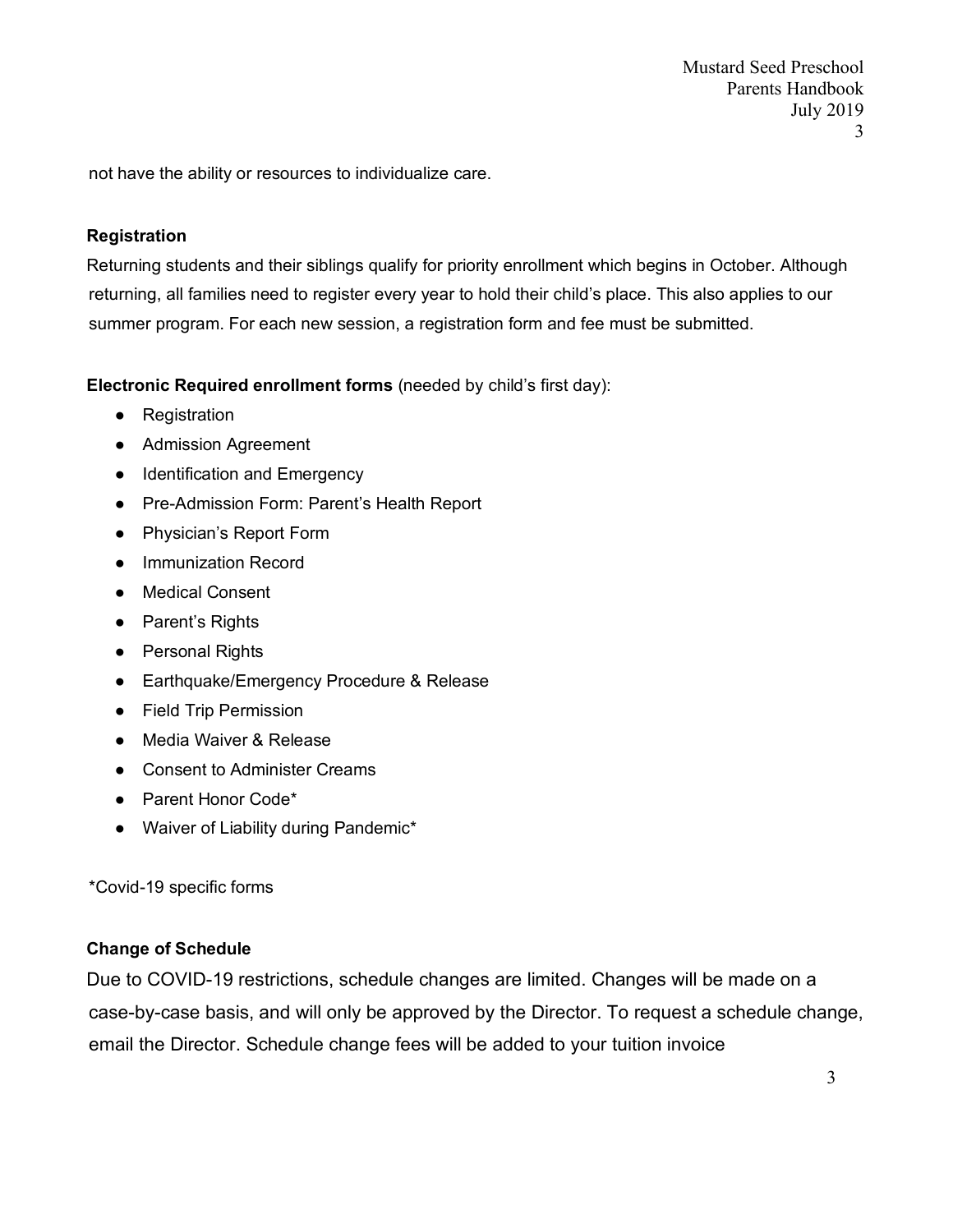## **Program**

## **Hours of Operation & Holidays**

Mustard Seed's hours of operation are from 8:30am to 5:30pm\*, Monday through Friday. Our core program is from 9:00am to 1:00pm with extended care in the morning and afternoons. The school year is from August 10<sup>th</sup>, 2020 through May 28, 2021 and is closed for the following days in the 2020-2021 school year:

- Labor Day: Sept 7, 2020
- Veterans Day: November 11, 2020
- Thanksgiving Break: November 25-27, 2020
- Christmas Break: December 21-January 1, 2021
- Martin Luther King Jr. Day: January 18, 2021
- President's Day: February 15, 2021
- Easter Break: April 1-2, 2021
- Spring Break: April 5-9, 2021

### **Staff**

Our staff members come from diverse backgrounds of experience, education, life stages, and cultures. Each teacher, assistant teacher, and substitute meets or exceeds qualifications required by the State of California, Department of Social Services and the Department of Education. Each staff member is fingerprinted through the California Department of Justice. Staff been verified to be fully immunized from TB, measles, and pertussis.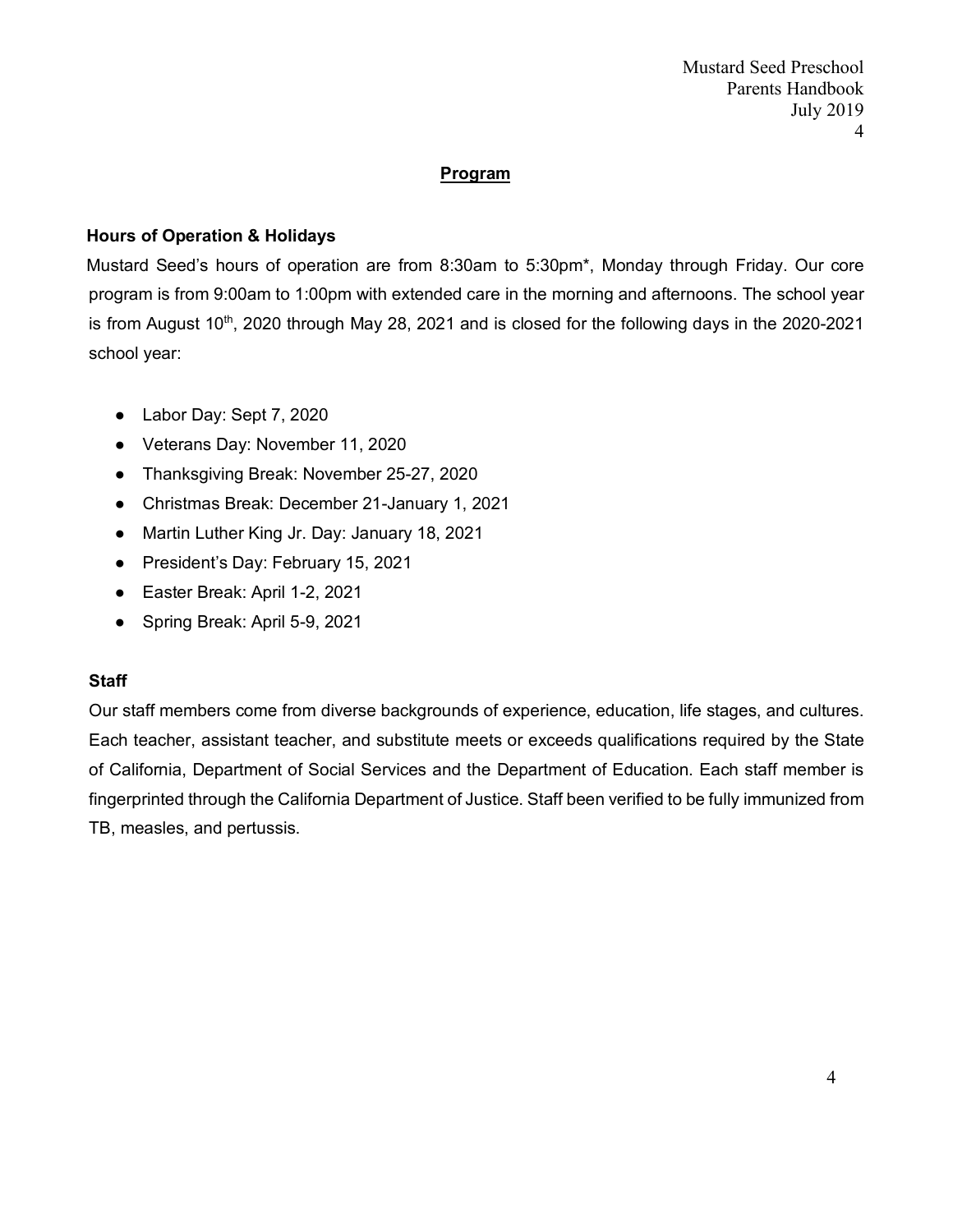#### **Curriculum**

Mustard Seed Preschool is **play-based**. We believe that children thrive and learn best through play. Teachers are intentional in creating child-centered environments to facilitate hands-on play which promotes exploration, inquiry, experimentation, and collaboration. Learning through play fosters a love of learning in an environment that supports children's curiosity and critical thinking skills.

We believe that play is vital for a child's growth and development. Studies show the link between play and many foundational skills and cognitive activities such as memory, self-regulation, language, and socio-emotional development. Play can lay the firm foundation for learning in school.

We believe that a rich school environment and curriculum provides opportunities to encourage the physical, cognitive, social, emotional, creative, and spiritual growth of a child. Our program balances activities that are structured with those that are free-choice and open-ended. Activities, learning themes, and projects are a mixture of teacher-led and child-initiated.

Words, numbers, letters, and abstract concepts are presented to children as part of the world around them and not as academics they have to master. By presenting these concepts and symbols repeatedly in intentional and developmentally appropriate ways, the children are introduced to all they need to prepare them for kindergarten.

We offer children developmentally appropriate experiences in art, music, language & literature, gross and fine motor activities, pre-reading & pre-writing, mathematics, music, science, dramatic art & creative expression.

### **Christian Curriculum**

As a Christian preschool, values are built into our expectations as we encourage children to treat each other with respect, love, acceptance, and kindness. Songs and books about Jesus and stories from the Bible are integrated into the curriculum in age-appropriate ways.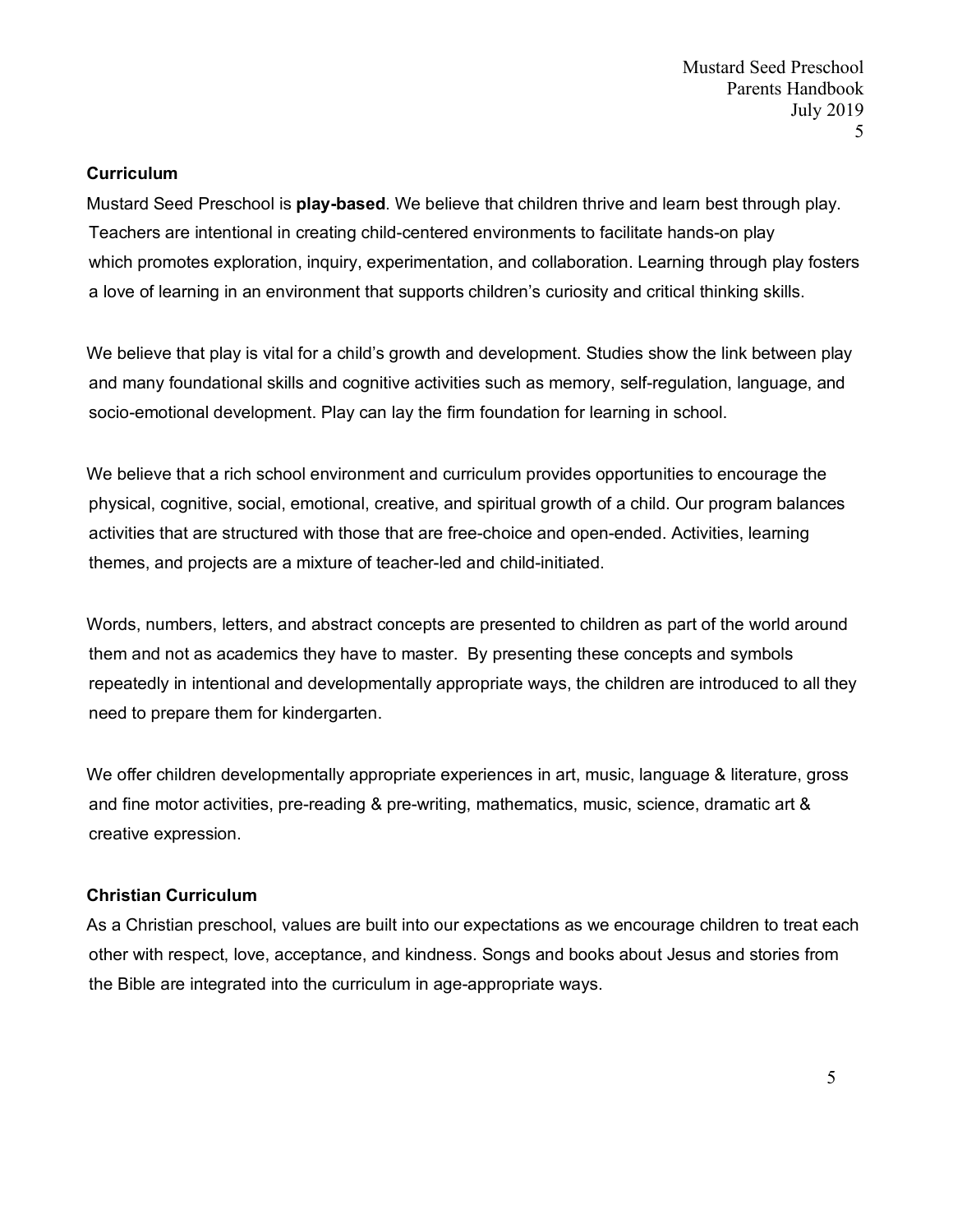## **Academic Goals**

Our academic goal includes fostering intellectual curiosity, keeping children excited about learning, and helping them develop a sense of confidence and competence in a school environment.

The steps toward reaching these academic goals include:

- Providing developmentally appropriate opportunities for children to grow in independence, responsibility, and self-expression.
- Providing activities that require investigation, exploration, and inquiry.
- Nurturing intellectual curiosity and a disposition for learning.
- Providing ample opportunities for imaginary and dramatic play, which develops abstract thinking and are the first steps to scientific and mathematical thought.

## **Socio-emotional Goals**

At Mustard Seed, we believe that in order for academic skills to develop and be mastered, children must first be guided in proficiency by developing self-regulation, social, and emotional skills.

The steps towards reaching these socio-emotional goals:

- Helping to foster friendships that promote and develop problem-solving, empathy, trial-anderror, and critical thinking skills.
- Encouraging behavior in ways that helps to develop inner impulse-control and self-regulation.
- Providing ample opportunities for imaginary and dramatic play, which develops the ability to empathize, problem-solve, self-regulate, and play out fears and feelings.

# **Classroom Placement**

The Director makes the final decision of classroom placement. We take many factors into consideration when determining which class a child should be enrolled in. Our goal is to place your child in the class that is developmentally appropriate for him/her.

While our primary consideration is age, we also regard birth order and previous child care experience when deciding which classroom is the best fit for a child. We also look at social, emotional, cognitive, and gross motor skills. Other factors that contribute to the director's final decision are teacher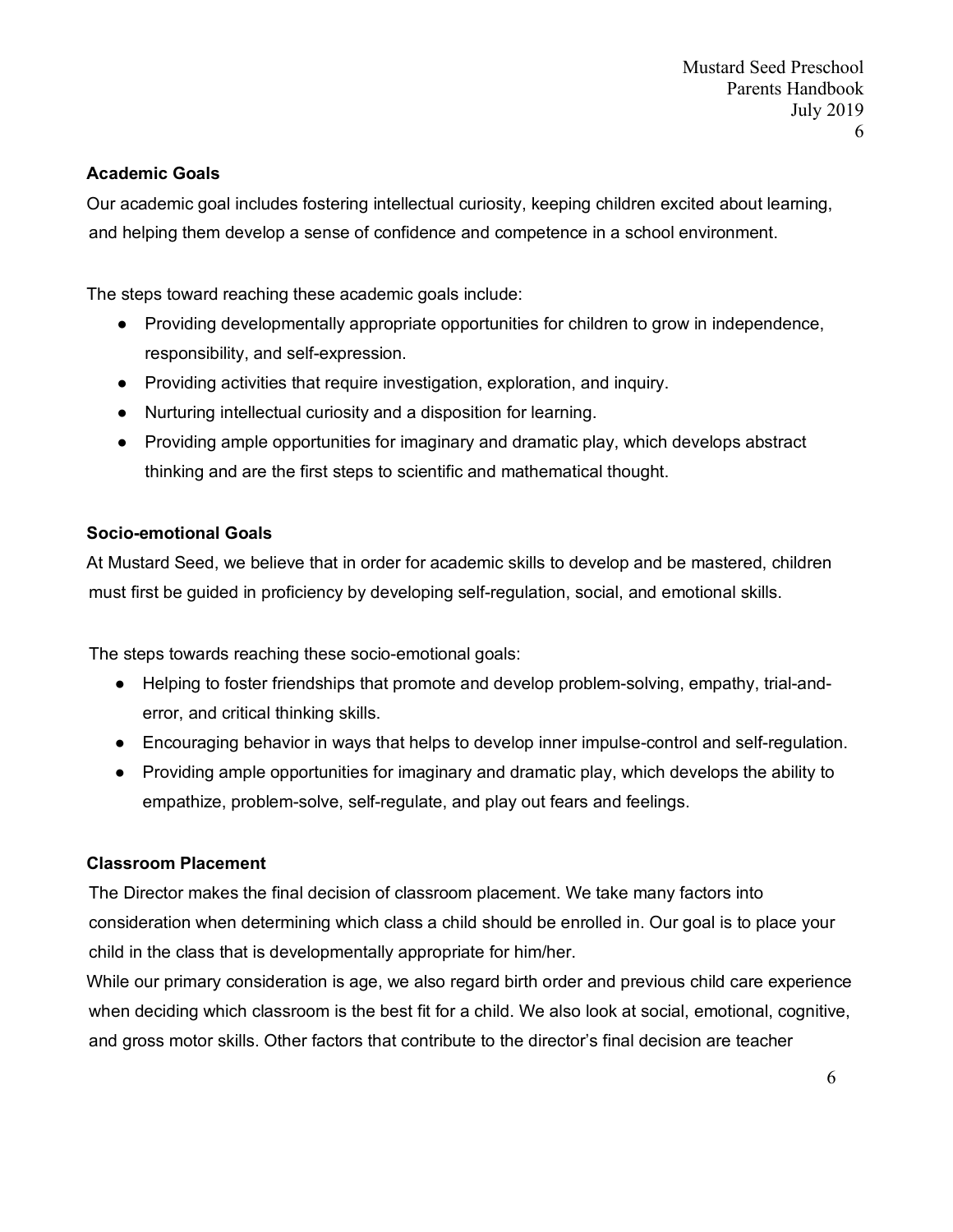recommendations and parent preferences.

## **Classes**

- For the time being and to the extent possible, children will be separated into small groups (Circles) of no more than twelve children.
- As per the Alameda County Health Order, all Circles will be stable. This means the same children and staff will be grouped together for at least three weeks at a time. Any necessary changes to staffing or adding children to a Circle will only happen 3-4 weeks after Circles begin
- Children shall not move between Circles.
- Each Circle shall meet in a separate, dedicated classroom space.
- Circles shall not mix with each other, including outdoor play and meals.
- Teachers will remain with their dedicated Circle for the entirety of the day.

## **Core Program Schedule**

Each class has a daily schedule that includes:

- Free Choice Time- Teachers set out activities such as art, blocks, puzzles, games, and books in the classroom that children can choose to play on their own or in groups.
- Circle Time- This is one of the only times of the morning schedule where the whole class comes together in one space to sing, dance, play group games, listen to a story, have showand-tell, go over the calendar, and even problem-solve through classroom problems as a class.
- Snack and Lunch Times
- Group Center Time (Kanga class only)- In preparation for kindergarten, this is a time of table activities that teachers have prepared such as art projects, dictation, math games, science experiments, and cooking projects.
- Outside Time- Each class has two scheduled times to play outside. The Pooh Bear and Piglet classes share one of their outside times.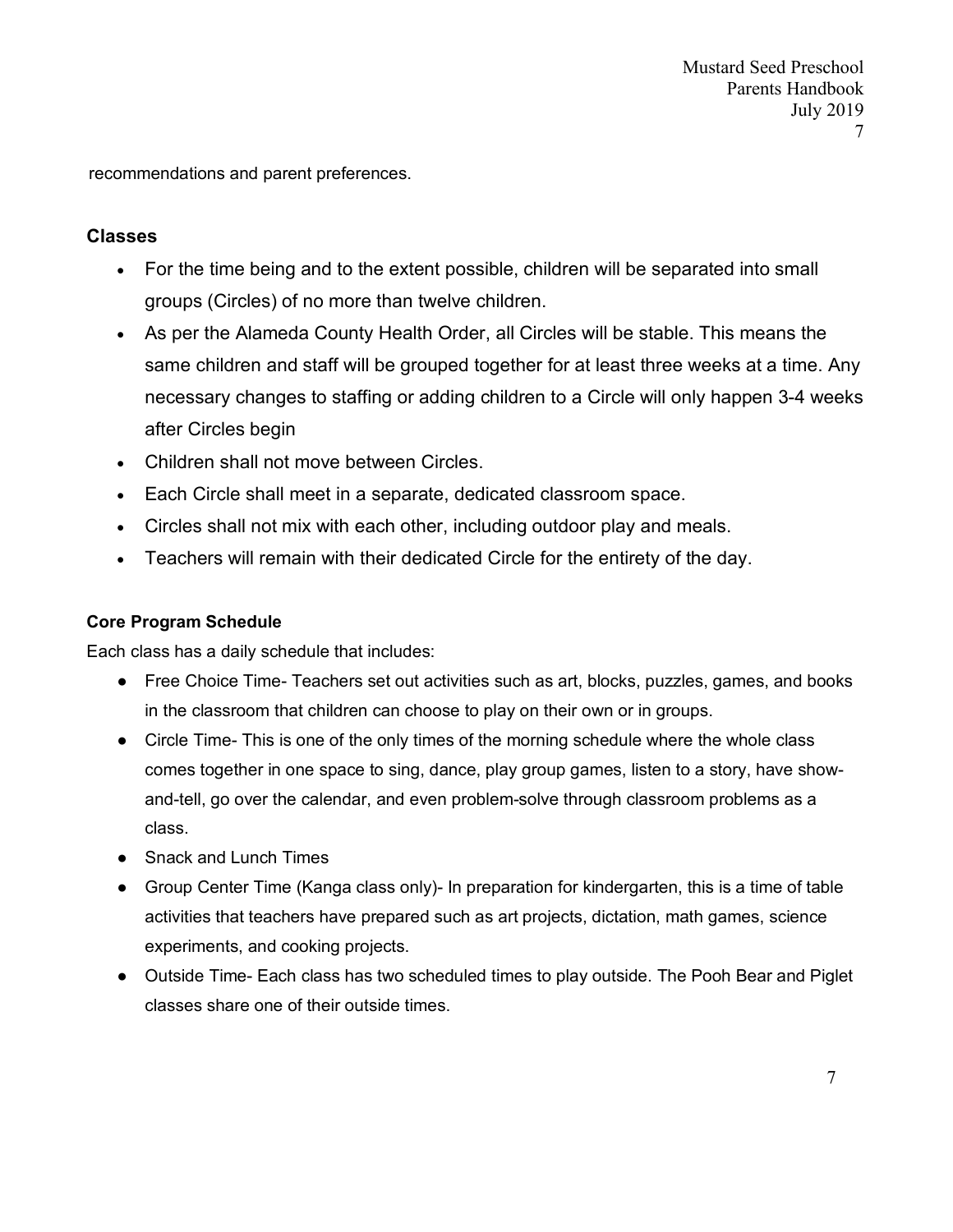**Extended Care Program\*\*** Note: during Covid-19 extended care stays with their same Circle & with

same teachers.

We offer two extended care times. Our morning extended care is from 8:30am-9am and our afternoon pickup times are 3:00pm and 5:30pm. During extended care times, classes will remain in their classes (Circles).

The afternoon extended care program is meant to have a home-like feel where children can extend their play for longer periods of time in a cozier environment. From 1pm-3:30pm, children are either napping/resting or outside on the play yard.

### **Holiday Care** (Optional)

During the Spring Break, we offer Holiday Care for an additional hourly fee. We are open from 8:30am-3pm. While flexible schedules are accommodated during this week, there is a four-hour minimum per day.

## **Summer Program (Optional)**

Registration for the summer program is separate from the regular school year. The 2021 summer program dates are still to be determined. Families can enroll on a weekly basis, scheduling around vacations. There is a five week minimum sign-up. A separate registration form and tuition deposit is required to enroll in this program.

# **Program Policies**

### **Transitioning into our Program**

The emotional transition from home to school can be a challenging for children and parents. On average, children new to preschool take between one to three weeks to fully adjust to our schedule and routines. We are here to help in your family's adjustment. The teaching staff are very experienced in this stage and have many tips and suggestions to navigate through this process. We hope to partner with you in designing a plan to help your child the best way possible.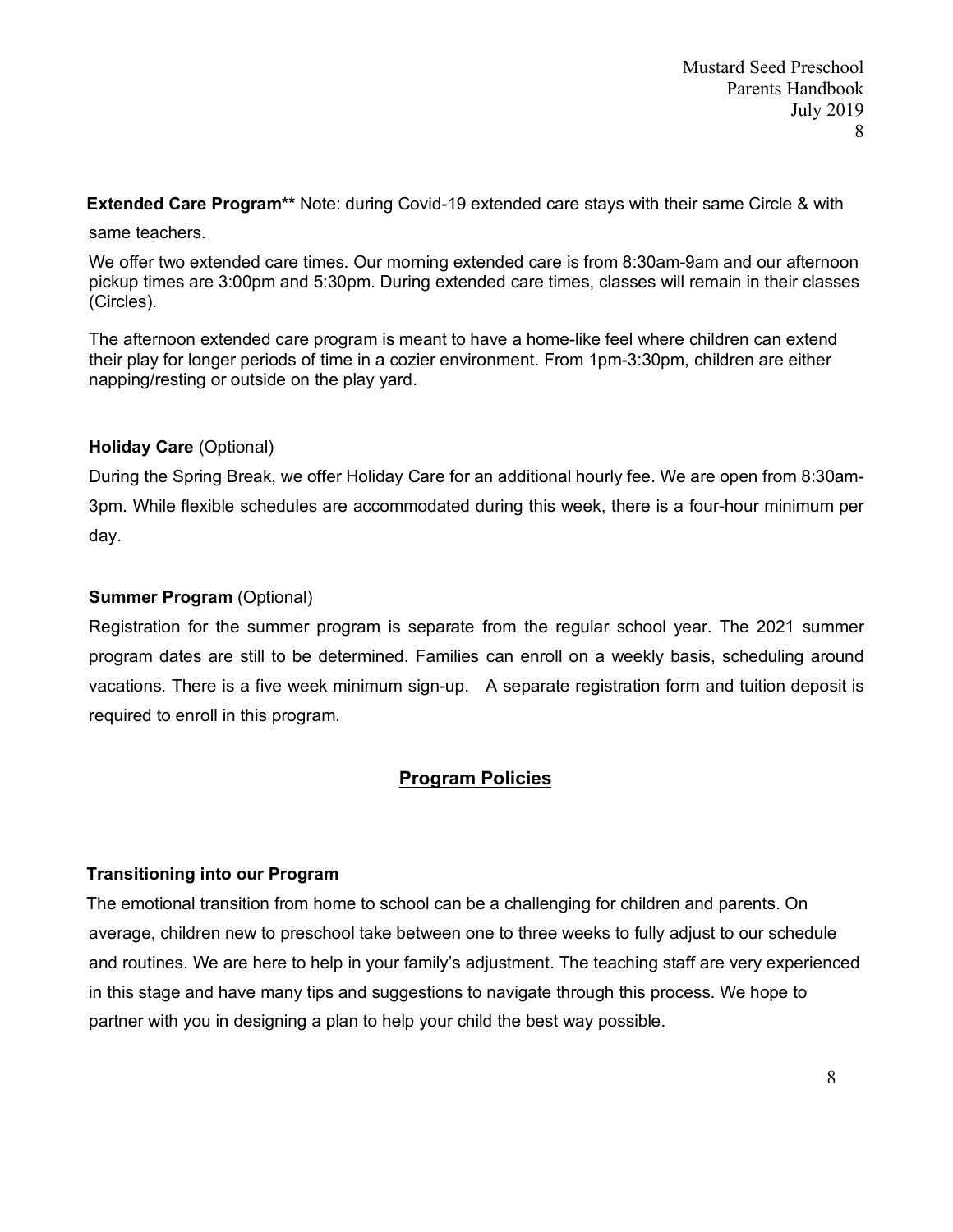There are many variations available to transition your child into the classroom. Please check in with your child's teachers for their recommendations for your child specifically.

Here are some tips and requests we ask of you to help in this time:

- In the days leading up to your child's first day, help your child prepare by talking about how school will be. Talk in detail about how you will be saying goodbye to them and reassure them you will be back to pick them up.
- Please do not sneak away when your child's not looking. Say goodbye even if your child is crying. Sneaking away makes children afraid parents could disappear at any point and prolong their adjustment time and their trust in the teachers.
- During this time of transition, your child is welcome to have a "lovie" or other comfort item from home. This item needs to stay at school.
- When you are ready to leave, please let a teacher know so they can hold or be near your child.
- Once a plan is established, consistency is key to success in adjustment.

# **Drop-off Time**

- Please refer to Mustard Seed Preschool's COVID-19 Safety Protocol for specific dropoff procedures.
- Please do not drop off your child before your child's designated drop-off time. This interferes with the COVID-19 check in process and the teachers' preparation time.
- Establish a consistent "drop-off" routine that you do with your child every morning. Please include hand-washing as part of this routine.

# **Pickup Time**

The one o'clock pick-up time is an extremely busy time at Mustard Seed. We have parents picking up children, staff coming on and going off their work shifts, and children transitioning into enrichment classes or nap rooms. There are ways you can help this time be less chaotic:

• Please refer to Mustard Seed Preschool's COVID-19 Safety Protocol for specific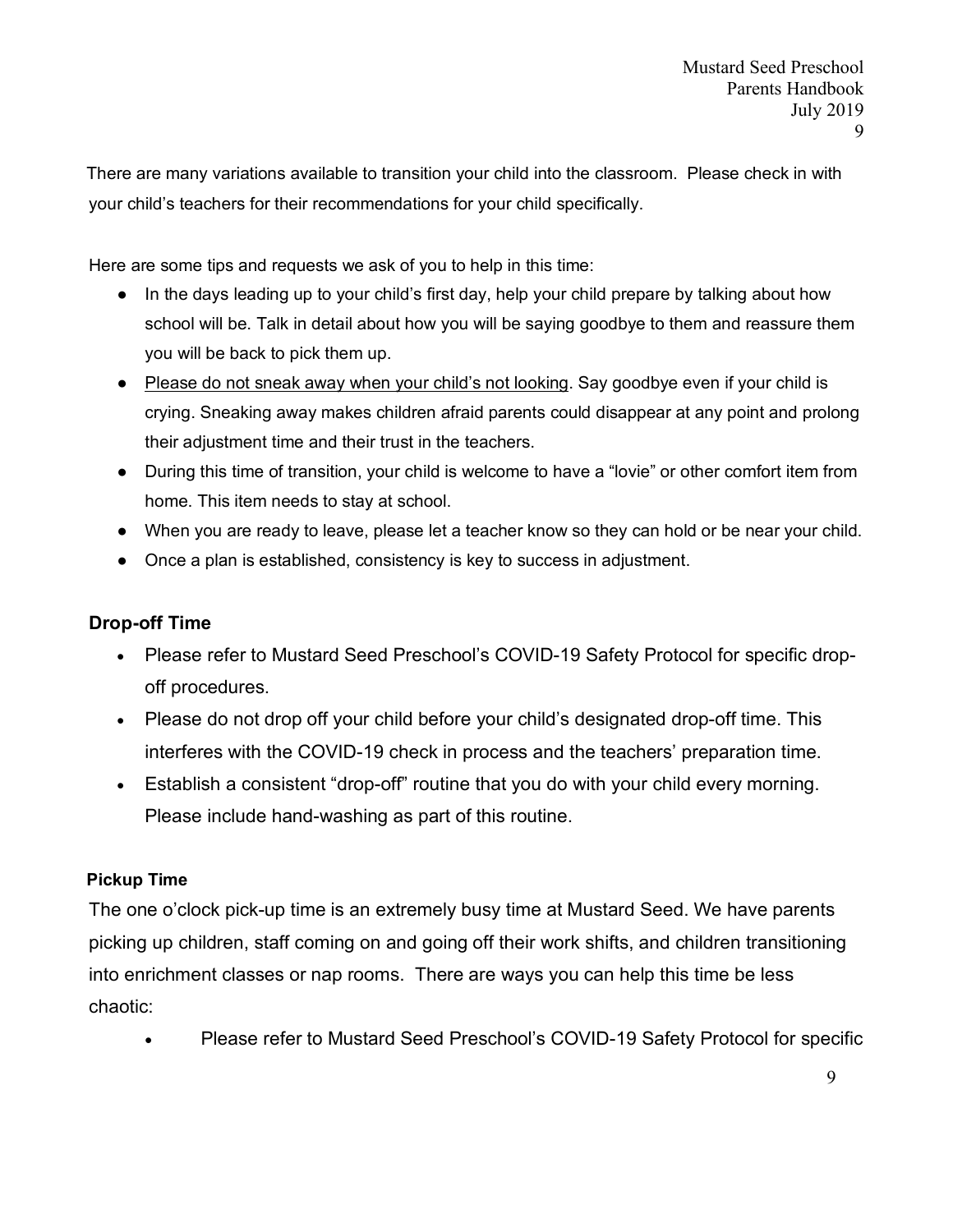pick-up procedures.

• Please be on time when picking up your child. This gives them a sense of security and consistency. It is also respectful of the teacher's time, especially when picking up at 5:30 pm.

## **Late Pick-up Policy**

Please pick up your child on time to avoid late fees. If you know you are going to be late, please call the school *before* your child's scheduled pick-up time to let us know. We will charge a drop-in fee of \$30 to extend their time an extra hour. This is not applicable to the 5:30pm pick up time.

If your child's scheduled time is 5:30pmpm and you are late, we charge \$3/minute for the first offense, and \$5/minute for any offense thereafter.

## **Drop-in Care**

Due to COVID-19 restrictions, drop-in opportunities are limited. Changes will be made on a case-by-case basis, and will only be approved by the Director. When occasional appointments come up and you need supplemental childcare within business hours, a "Drop-In" can be requested. Drop-ins are available depending on space. Please submit early for approval. You may also request drop-in care when you are unexpectedly late to pick up your child. This request needs to be made by phone and before the scheduled pick-up time. This is considered an "at the door" drop-in and charged at our highest rate.

# **Staff Babysitting**

Teachers are prohibited from babysitting for families with children enrolled in our program. It is important that teachers are viewed and treated as professional educators and not personal hired help. If you choose to override this policy, Mustard Seed cannot be held responsible for any damages or issues that happen outside of the school grounds.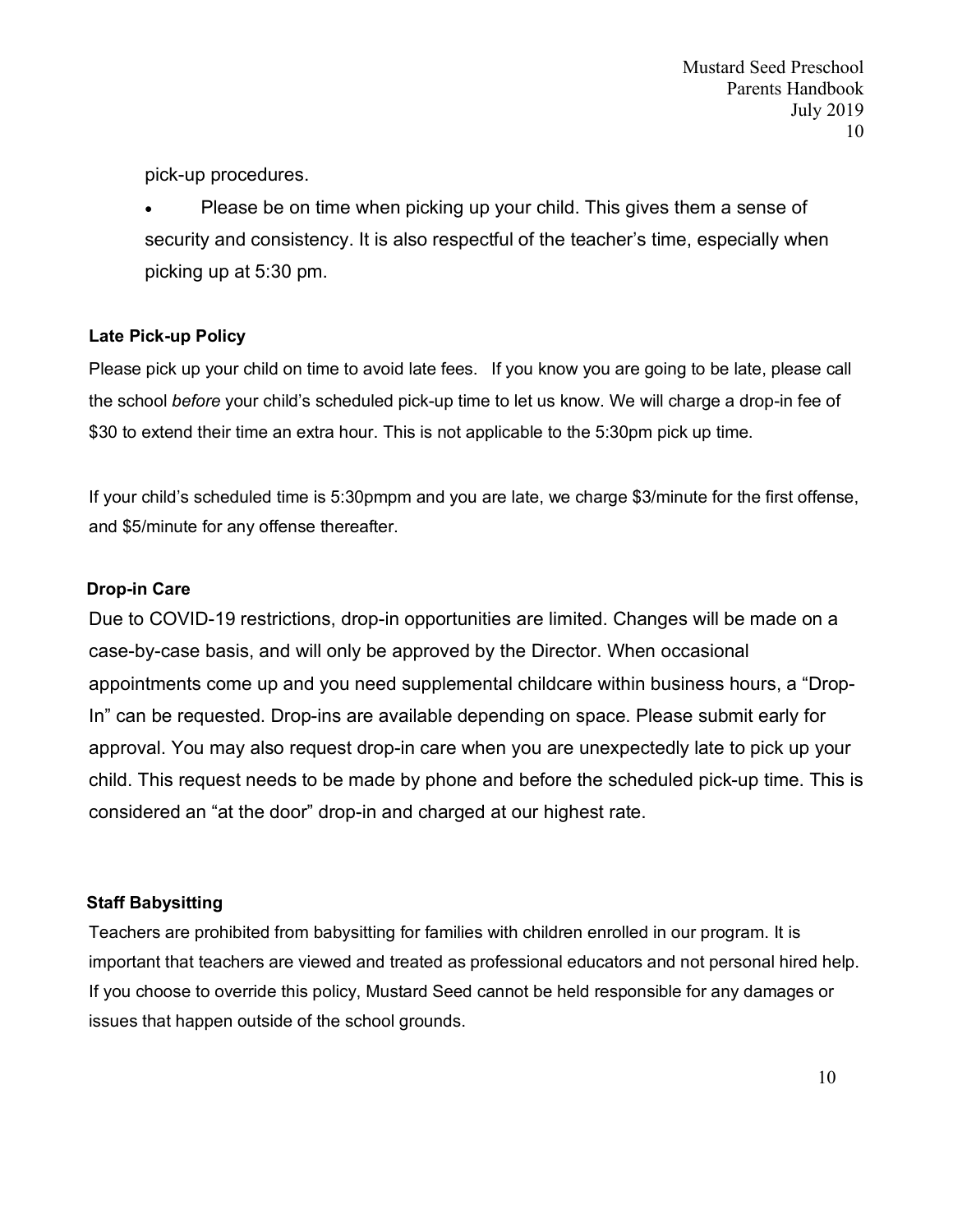We often have recommendations of nannies in the school community, so feel free to ask staff for referrals. You can also use the school-wide email to get recommendations from other families.

## **Toilet Training**

Please let your teachers know if you begin potty training at home. The teachers will reinforce your process by continuing it at school.

### **Financial Policy**

## **Tuition and Billing**

Upon receipt of the registration form and fee, your child is considered registered and committed to attend Mustard Seed for the entire school year. Tuition payment is due on the  $10<sup>th</sup>$  day of the month. Curacubby (our billing system) automatically charges a late fee beginning on the 11<sup>th</sup> day of the month. If an account becomes delinquent for more than two (2) weeks, and an acceptable payment plan cannot be agreed upon, a parent may receive a dismissal notification from the school. In these instances, the school will keep any tuition deposit.

The regular school term consists of **180 school days spread over a nine-month period,** late August through early June. **Tuition is billed in ten (10) equal invoices. (180 days divided by 10 comes to 18 days per month)** There are months when there are more than 18 school days in a month; and there are months when there are less. Regardless of the number of school days in each month, the monthly tuition cost will be the same.

If your child is enrolled mid-year, you are still expected to pay tuition for every month from the time the child enrolls including May's final full tuition.

Submit your tuition payments online in the Curacubby portal. Alternative ways to pay are to have your bank bill pay directly to us or hand deliver a check to Candace or Linda at drop off or pick up time.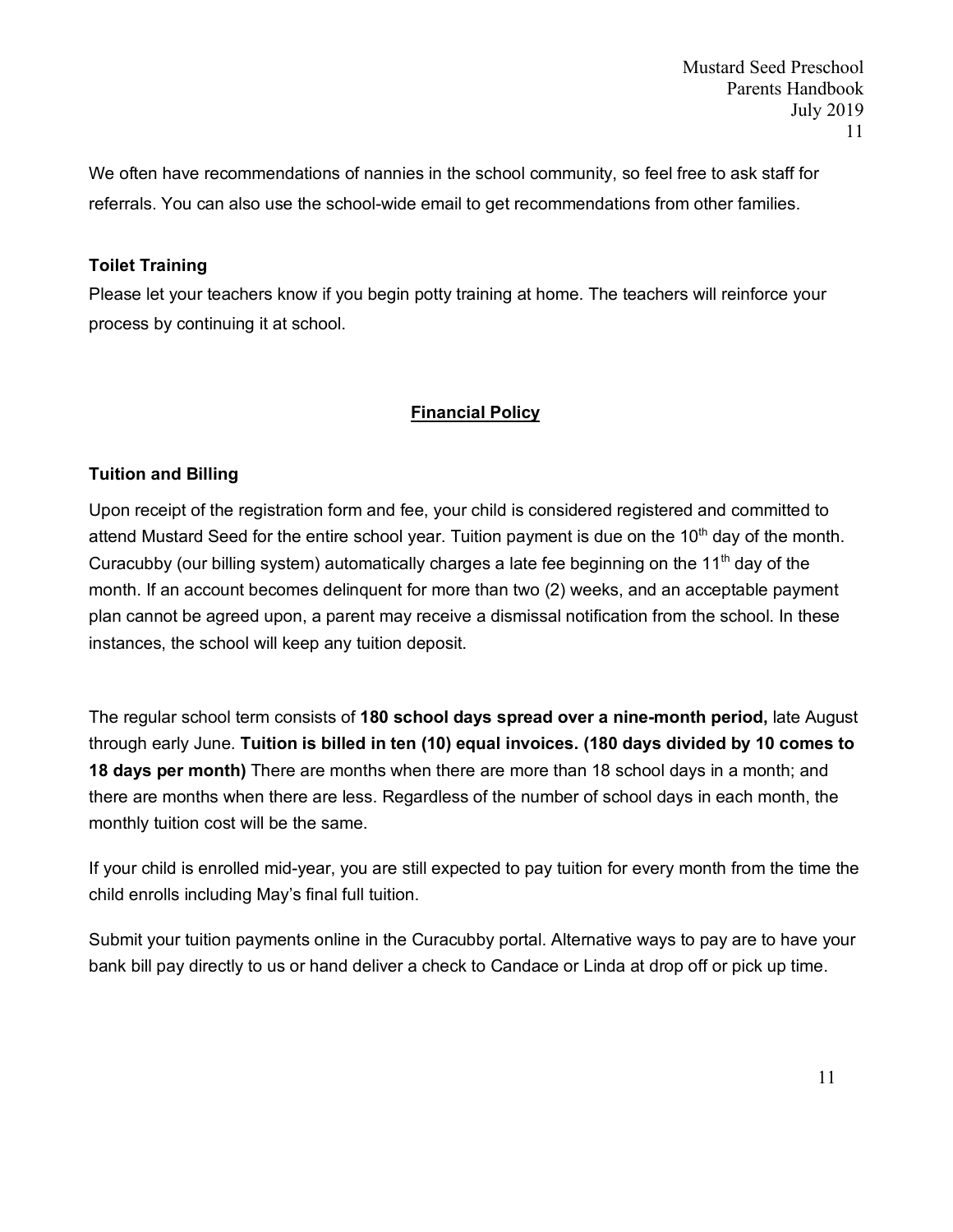## **No refunds/credits will be issued for absences due to illness, vacation or personal business.**

If, after completing our regular school session, you enroll your child in our summer program, you must pay the final May invoice for the regular school year, as well as the first installment for the summer program.

## **Deposit**

A tuition deposit holds your child's space for the entire school year. This deposit is due at registration and will be held and credited towards the invoice for the final/last month (May) your child attends Mustard Seed Preschool.

# **School Fees**

- Annual Registration Fee: \$275
- Summer Registration Fee: \$275
- Tuition Deposit: One month's tuition based on selected schedule
- Earthquake Kit Fee: \$20
- Change of Schedule Fee: \$40 per change
- Late Payment Fee: \$40
- Tuition Statement print Fee or Cumulative Statement Fee: \$10
- Drop-in Fees:
	- o \$25/hour for requests made 24 hours in advance
	- o \$27/hour for requests made less than 24 hours in advance
	- o \$30/hour for any request made at the door OR late pickup.
- Late Pickup Fees:
	- $\circ$  Late pick-up for drop off times other than 5:30pm is charged \$30 for any fraction of an hour.
	- $\circ$  Late pick-up after 5:30pm is \$3/minute for the first offense and \$5/minute for any offense thereafter. This charge goes toward paying overtime to staff.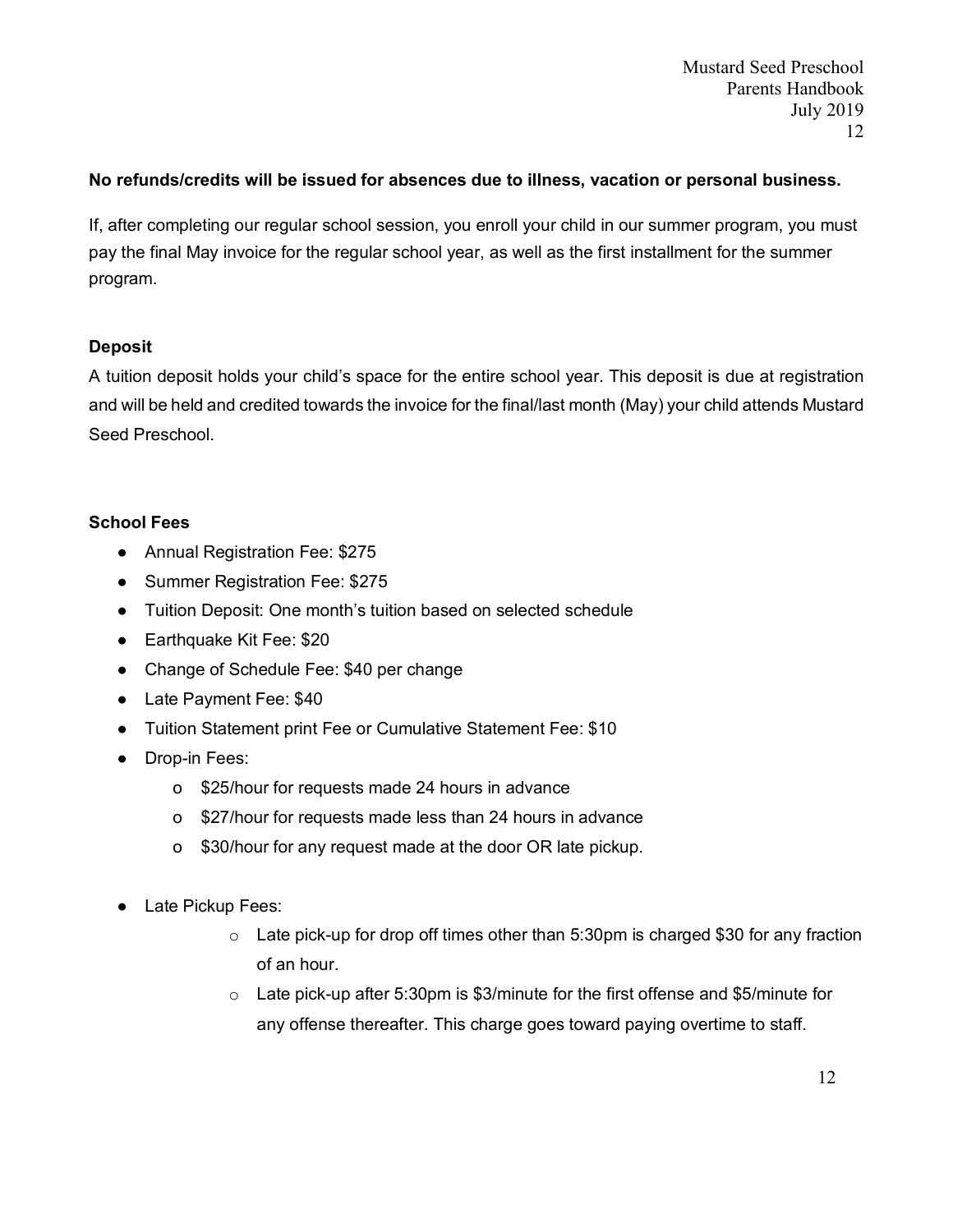#### **Tuition Assistance**

We often give need-based scholarships. Applications must be submitted with copies of your income tax returns for the previous two years.

- Priority is given to current returning families.
- Scholarships are offered based on income and can be up to 40%.
- Sibling scholarship/discounts can only be applied for at the beginning of the school year.

#### **Withdrawal Policy**

A tuition deposit holds a spot for your child in our school. Once we have received your deposit, your child is considered enrolled from late August to May. If you withdraw during the school year, your deposit is 100% forfeited.

### **Summer Program Tuition Deposit**

Mustard Seed's ten-week summer session begins early June. Tuition is calculated on a weekly basis. Weeks can be scheduled around family travels and vacations. There is a required minimum of five weeks to be considered priority in the enrollment. If your child is returning the following fall, no additional deposit is due at the time of summer registration. If your child is not returning, a summer tuition deposit equal to two week's tuition is due. This deposit holds your child's spot in the program and will be applied as payment for a portion of the summer tuition.

### **Summer Program Withdrawal**

Registration in the summer program will begin in January 2021. Withdrawing from the summer program after April 30, 2021 will forfeit any deposit on file.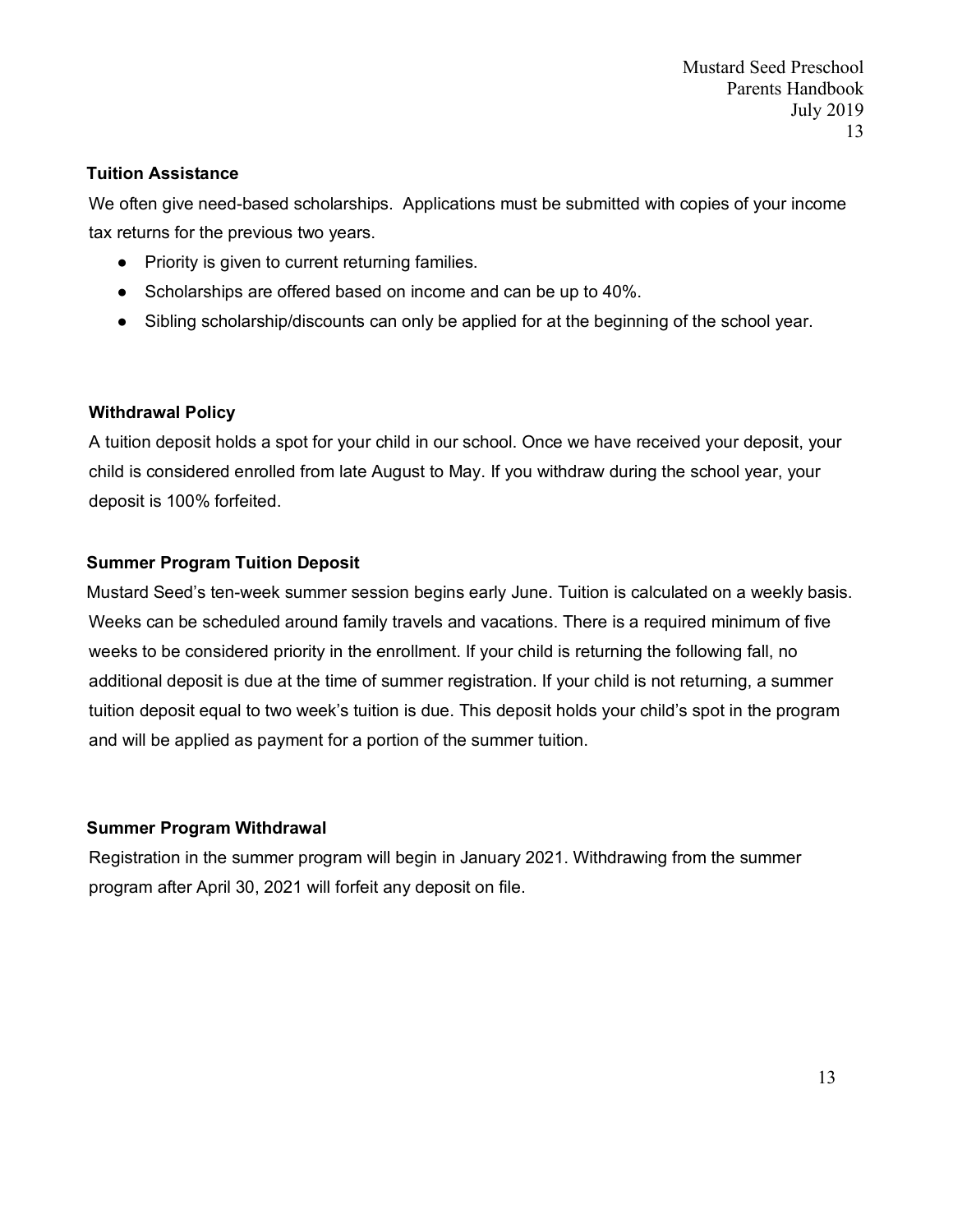# **Health & Emergency Information**

## **Emergency Locations:**

In the event of an emergency which requires us to move the children off the school grounds, children will be evacuated to either:

- King Jr. High tennis courts on Hopkins St., Berkeley (next door to the school) **or**
- 1540 Ada Street, Berkeley, CA 94707 (cross street is California St.). This is the parsonage house that Berkeley Covenant Church owns.

## **Emergency Preparedness**

In accordance with the Community Care Licensing Earthquake Preparedness checklist, we have earthquake kits for children, emergency water in storage, and tools for water and gas shut-off. We also have hand-held walkie-talkies, panic buttons, and cell phones. We conduct emergency drills during the school year, both with the children and as a staff.

# **Emergency Kit**

We provide an emergency kit for each child. Each packet contains:

- Emergency survival blanket
- Emergency drinking water
- Emergency food rations
- Safety Glow Stick

# **Medical Emergency Procedures**

Parents are required to always be accessible to the school in case of an emergency. In a medical emergency situation, the procedures will be as follows:

- First aid will be administered by MSP staff.
- When further treatment is necessary, we will consult the medical professional indicated on the child's Emergency Medical Consent Form.
- We will make every effort to contact a parent/guardian and/or other individual designated on your Emergency/Identification Form.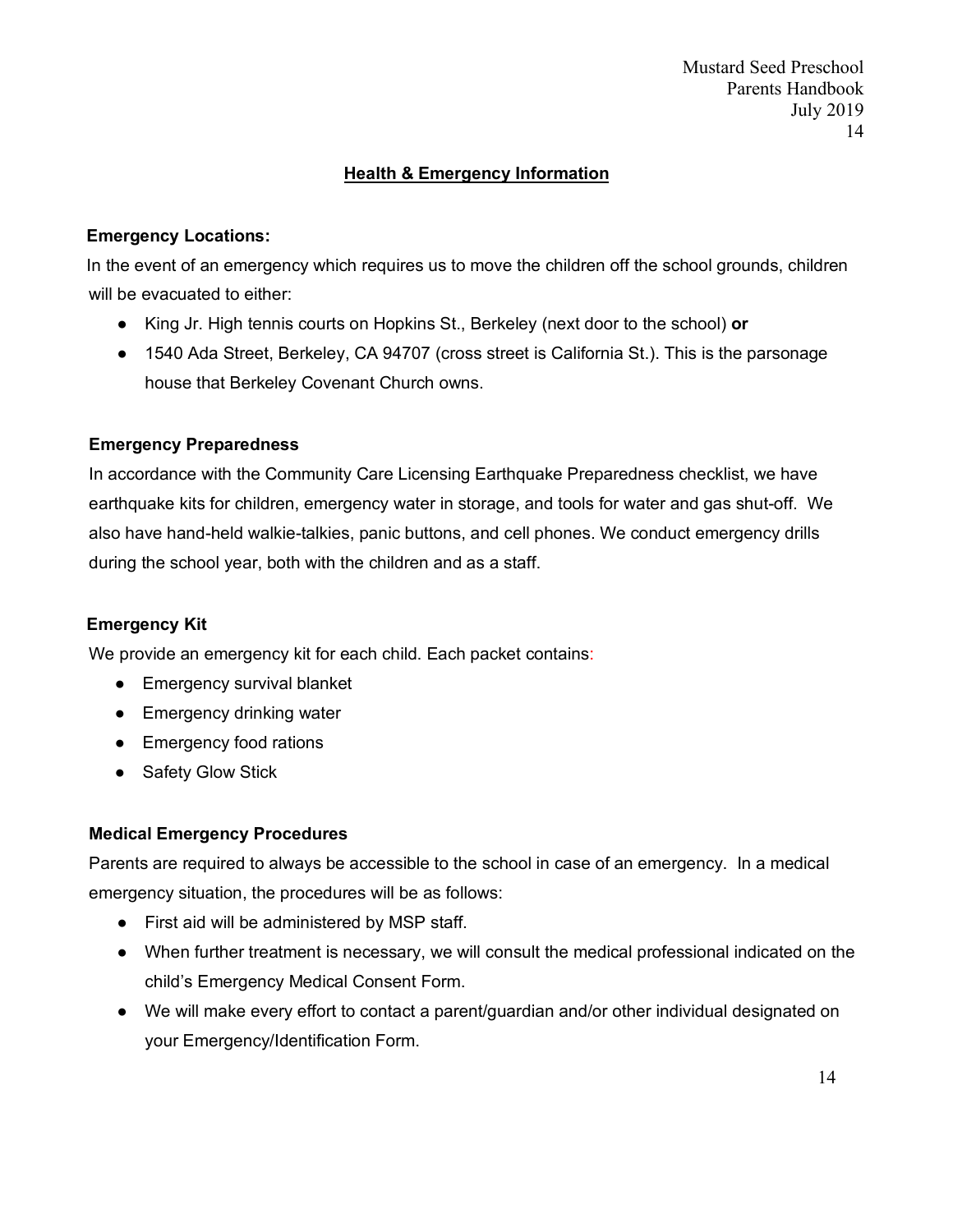● If urgent medical treatment is necessary, 9-1-1 will be called. If the child is transported to a medical facility, parents/ guardians will be contacted and advised to meet their child and the designated MSP staff member at the medical facility.

## **Health and Safety**

Prior to your child's start date at Mustard Seed Preschool, you must provide a physician's written medical assessment of your child's health. The Physician's Report form must be completed, signed and stamped by a physician. As a part of this assessment, your child must be screened for TB risk factor.

### **Immunizations**

Immunizations must be up to date according to the California School Immunization Law, Health and Safety Code Sections 120325-120375 before a child can start at Mustard Seed.

• The required vaccines are: Polio DTaP MMR Hib Hepatitis B Varicella Tdap

## **Administration of Medication**

- If your child has been medicated before coming to school, please inform the teachers when you drop your child off.
- If your child needs to take medication please fill out a Parent Consent for Administration of Medications and Medication Chart Form. Provide detailed directions for administration of the medication.
- For safety purposes, give your child's medication to his/her teacher. Do not leave it in his/her cubby.
- Information relevant to the health and wellbeing of your child should be shared with your child's teachers. We will make every effort to respect your requests for privacy.

# **First Aid Policy**

A parent will be informed when:

- Their child has any type of head bump or injury, no matter the severity.
- Their child has been injured and cannot be calmed in a reasonable amount of time.
- Their child has a cut and bleeding cannot be stopped in a few minutes or by the pressure from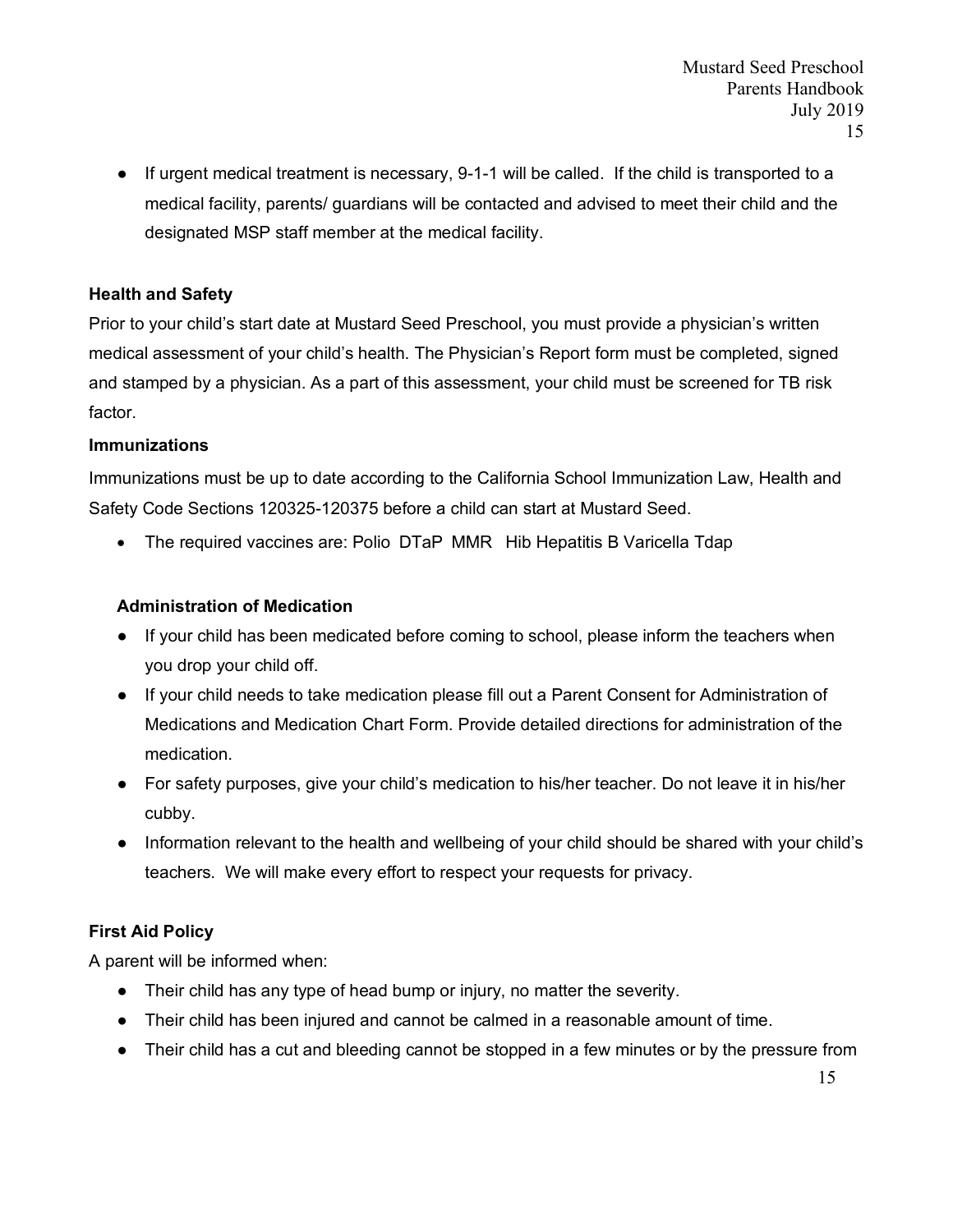a band aide.

For all other minor accidents (such as scratches, small bumps), staff will fill out an Accident Report for the parent to read and sign.

### **Illness Policy**

Please refer to Mustard Seed Preschool's COVID-19 Safety Protocol for this policy.

## **Communication Protocol**

We strive for excellent communication with each family. We use email as our primary source of communication. Please let us know if there is a better method for your family.

If you have a question or concern for your child's teachers, please email the following emails:

Roo teachers : roo@mustardseedpreschool.org

Piglet teachers : piglet@mustardseedpreschool.org

Pooh Bear teachers: poohbear@mustardseedpreschool.org

Tigger Teachers : tigger@mustardseedpreschool.org

Kanga Teachers : kanga@mustardseedpreschool.org

For billing questions:

contact Laurie at laurie@berkeleycov.org

For general program/paperwork questions: contact Linda at office@mustardseedpreschool.org

For specific questions to the Director, contact Candace at candace@mustardseedpreschool.org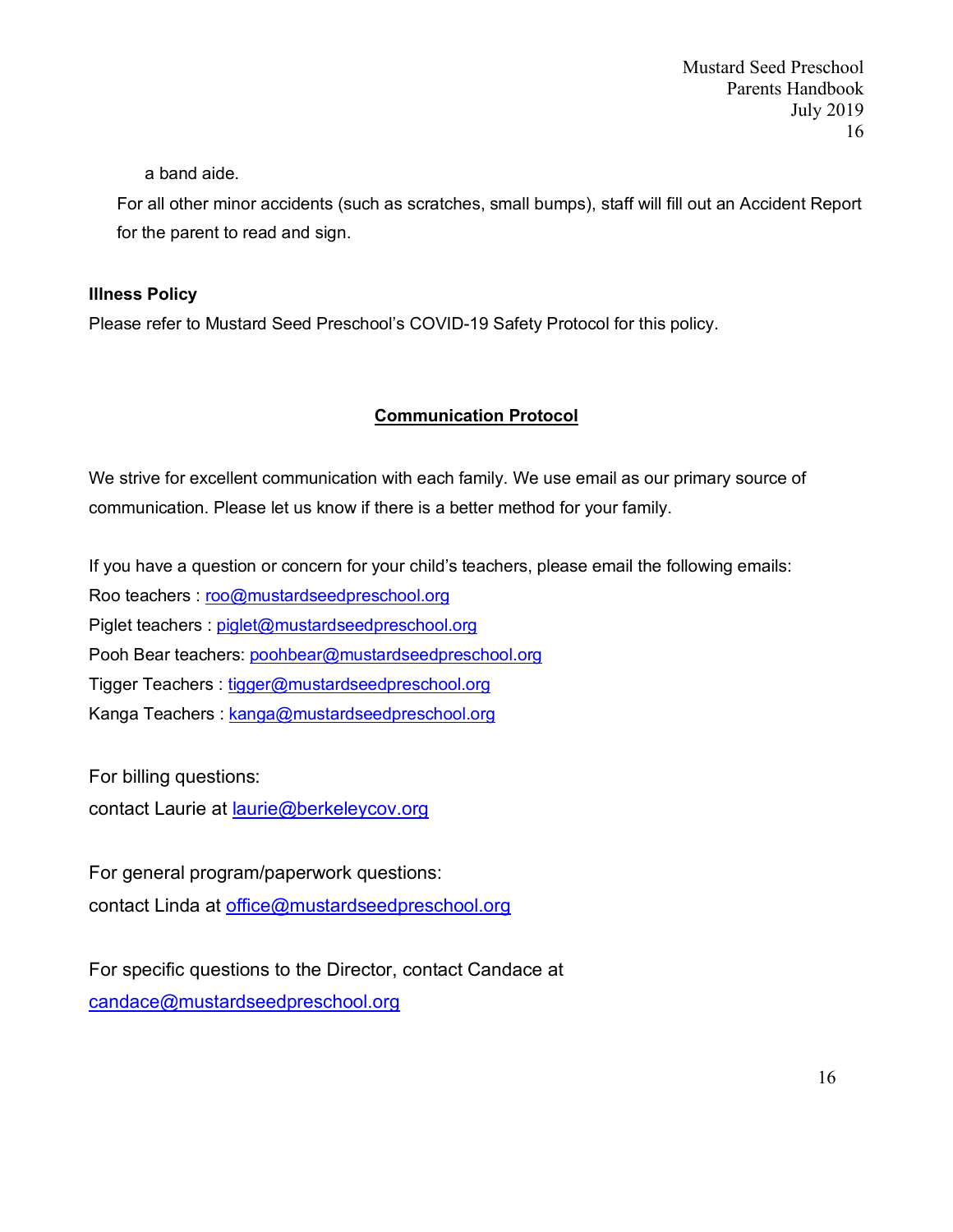**Parent-Teacher Conferences** \*\*Note: For 2020-21 school year, conferences will be held via Zoom.

- Mid-year parent-teacher conferences are held between November and January. Year-end conferences are held between March and May. These conferences are optional, but we encourage all parents to take the opportunity to have extended conversations about your child's developmental progress. It also gives you an uninterrupted chance to ask questions and share any concerns you may have about your child.
- In addition to the scheduled conference(s), you may request a conference with your child's teacher at any time during the year.
- If a behavior issue comes up at school, your child's teachers or the Director may require a conference with you. These conferences will be designed to partner with you to resolve any difficulties your child may be experiencing. If a meeting has been scheduled, attendance is mandatory.

# **Concerns**

We strive to address problems quickly and in ways that are respectful to your family's communication and parenting styles.

### **Concerns from Parents**

If you have quick questions or small concerns, please do one of the following:

● Email teachers any time. Each class has their own email account that will go directly to all the classroom teachers.

- Schedule a meeting with your child's teachers.
- Email the director with concerns.

If you are not satisfied with an interaction with the Director, a final and last resort step can be emailing the director's supervisor, Karen Davidson at karen@berkeleycov.org.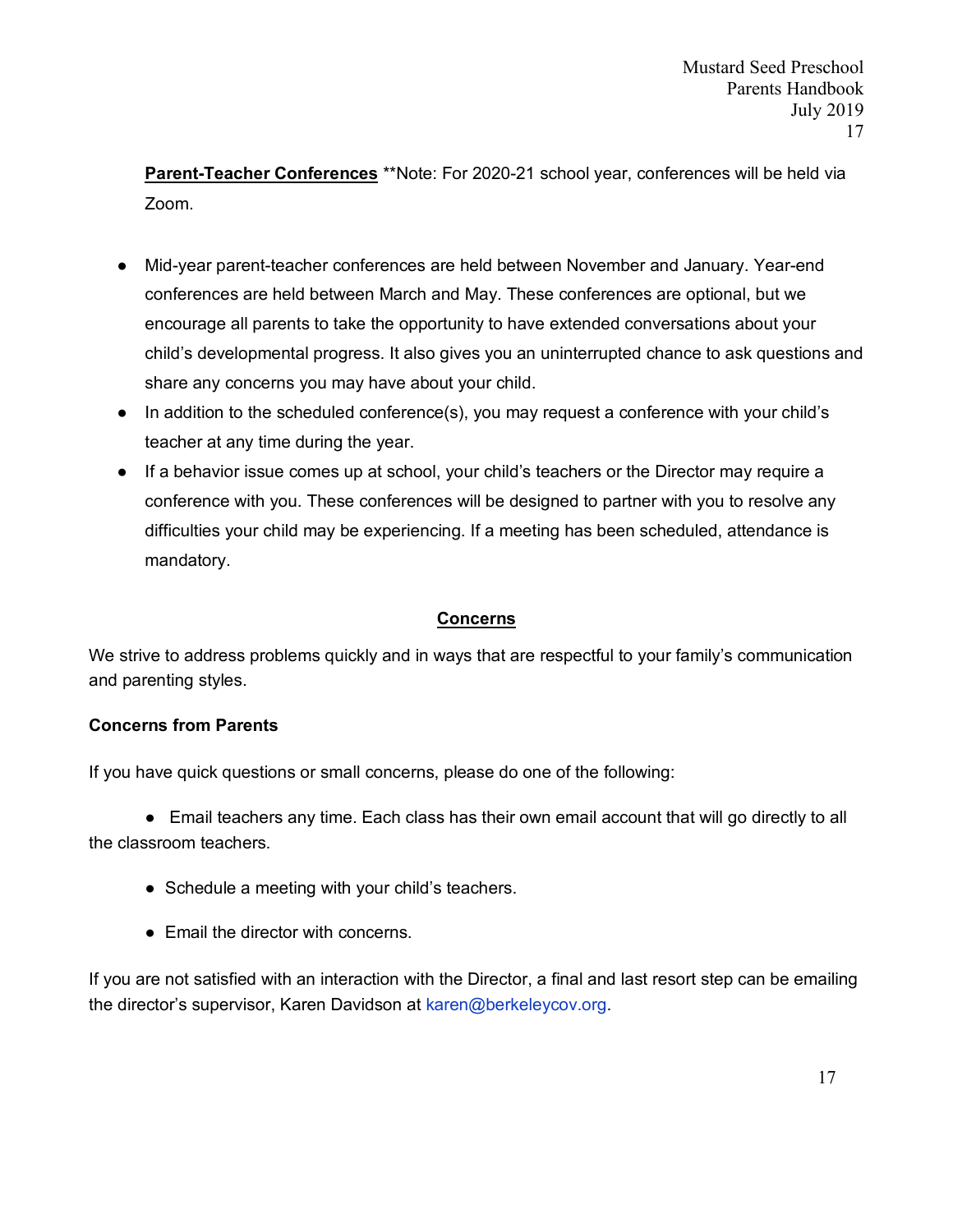Mustard Seed Preschool Parents Handbook July 2019 18

## **Concerns from Teachers**

If a teacher has a concern about your child they may take any of the following action:

1. Meet together as a staff to discuss plan of action.

- 2.Email you outlining their concerns.
- 3.Schedule a conference with you.
- 4.Ask the director to talk with you.

We strive to resolve all issues with the families that attend Mustard Seed Preschool. If the problem cannot be resolved, we may ask you to withdraw your child from our program. Please see the dismissal policy in this handbook.

### **Code of Adult Behavior**

Our goal is to provide all children with positive adult role models as we provide high-quality care and service. To do so, we need to set boundaries and expectations that will foster effective school-family relationships. The following behaviors are prohibited from all adult family members, authorized pick-up people, and their guests:

-Excessive special requests that are considered unreasonable and outside the boundaries of our realm of care cannot be accommodated. (Examples of past requests: my child only drinks ice cold water, keep child indoors when cold, keep my child's shoes/clothes clean, keep track of special toy, keep my child away from this child, walk my child to my car, watch unenrolled sibling, etc)

-Behavior that the staff consider to be rude, threatening, demeaning, or disruptive or which interferes with the staff's ability to provide care may result in immediate termination of enrollment.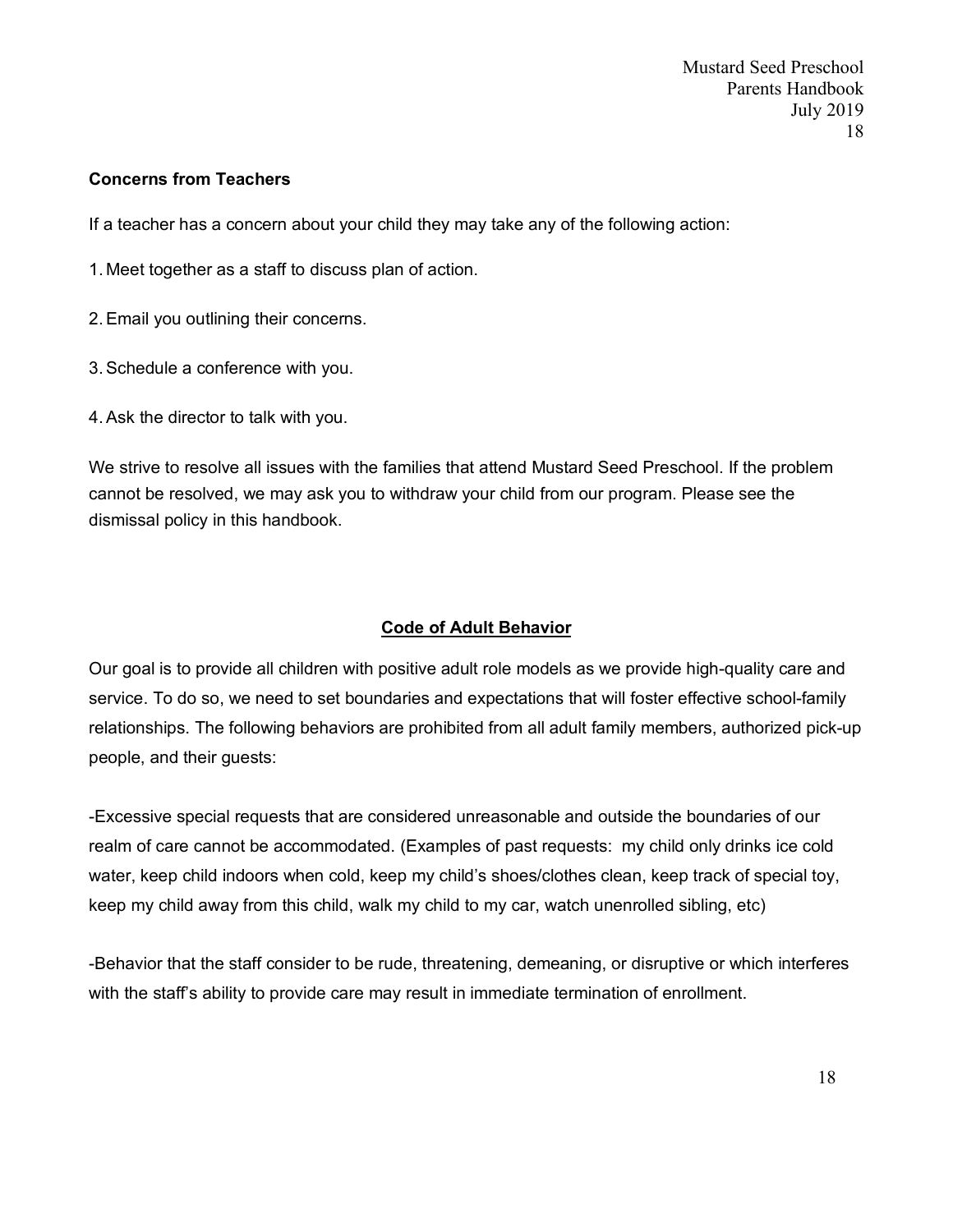-Actions from adults that constitute grounds for *immediate termination* include but are not limited to: yelling, swearing, the use of indecent or obscene language, personal attacks, aggressive actions, harassment, threats or infliction of physical and/or mental harm or abuse, sexual advances or abuse, and carrying of weapons of any kind onto the premises.

-Smoking is not allowed on the preschool's premises or at a preschool sponsored activity.

-No illegal or recreational drugs will be allowed at the school. As mandated reporters, we will call the police and Child Protected Services if an adult takes the child off the premises who appears to be under the influence of drugs. Staff have been instructed to stall adult and call alternative authorized persons to pick up child. If there is resistance, the police and CPS will be called.

-Alcoholic beverages will not be allowed at the center. As mandated reporters, we will call the police and Child Protected Services if an intoxicated adult takes the child off the premises. Staff have been instructed to stall adult and call alternative authorized persons to pick up child. If there is resistance, the police and CPS will be called.

-Children and staff shall remain safe from physical or verbal abuse while at the preschool. Any adult who hits, pushes, grabs, spanks, or uses profanity will not be allowed at the school or at any schoolsponsored activity.

We reserve the right to terminate families from the program who do not follow the program guidelines.

# **Child Behavior Policy**

At all times, children are expected to be safe and respect others. Each age group has different behavior expectations and what is considered age-appropriate at Mustard Seed (i.e. biting by a 4 year old vs biting by a 2 year old). Each age group has different supports in place to reinforce positive behavior. We strive to establish clear limits, both inside and on the play yard.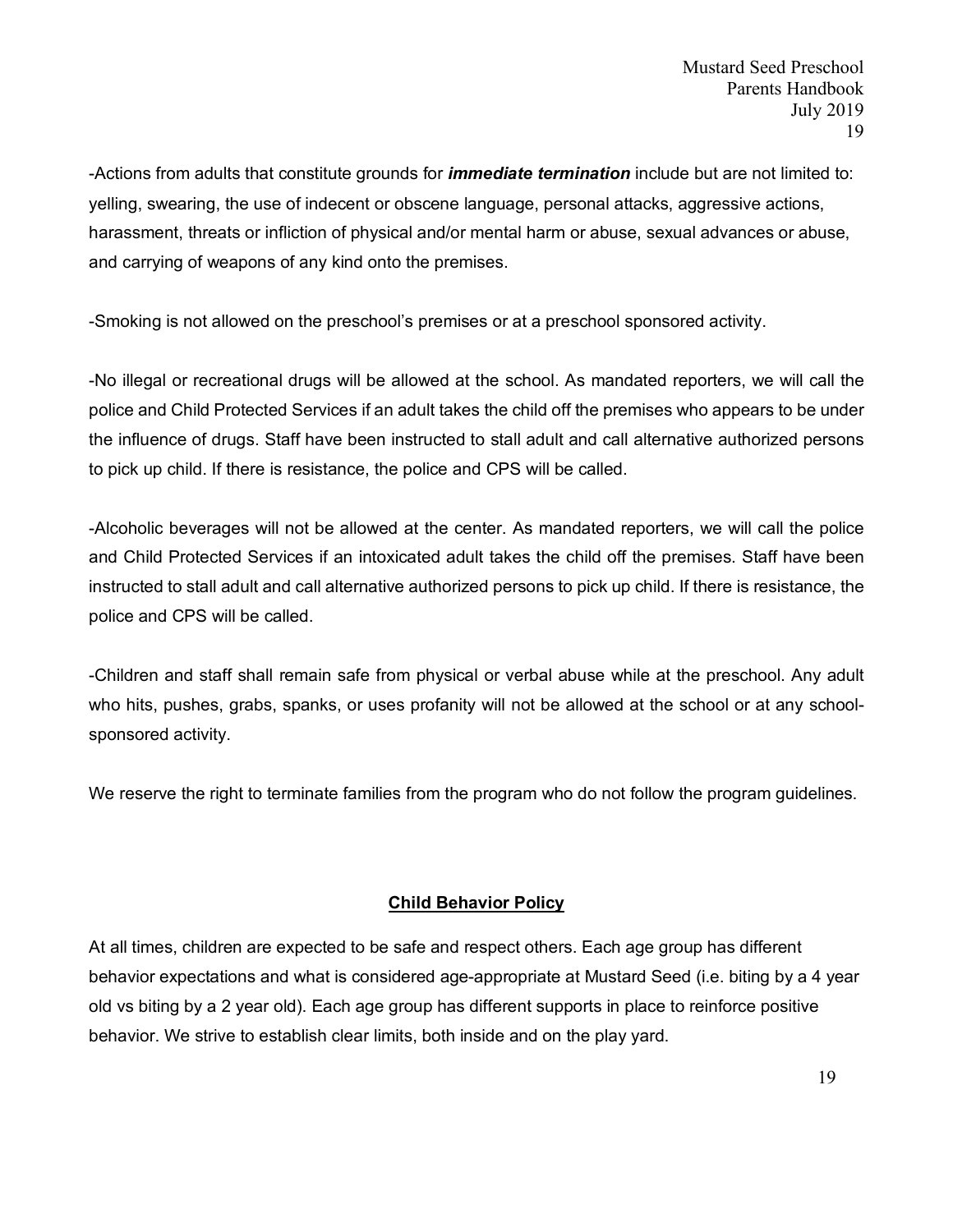Discipline is designed to promote the development of self-direction, self-control, and socially acceptable behavior. This is accomplished through sensitivity, consistency, firmness, fairness and follow-through.

Any form of discipline involves specific learning processes.

## **The following disruptive behaviors are not acceptable:**

- 1. Endangering the health and safety of other children or staff
- 2. Continuous refusal to follow acceptable rules of behavior
- 3. Habitual use of profanity, vulgarity, or obscenity
- 4. Leaving the premises without permission

# **When a child has not been meeting the behavioral standards of the program, any of the following techniques may be taken:**

- 1. Encouraging positive behavior by continuous reinforcement
- 2. Alternative behaviors are discussed with child
- 3. Discussion of the situation, feelings, and alternatives are accomplished through teacher supported/child involved problem solving
- 4. Removal from problem activity/area
- 5. Parent(s) will be notified of the problem if persisting
- 6. A Parent-Teacher and/or Director conference will be held to discuss the issue and an action plan to correct will be formulated.
- 7. A progress check or follow-up meeting will be held
- 8. If the problem is not resolved, the teachers will consult the Director to consider the situation and the possibility of removing the child from the program. At this point all documentation, conference notes, and subsequent documentation is to be reviewed by the Director in consultation with you.
- 9. If the child's behavior poses a significant threat, to the safety of themselves, other children, or staff, the parent will be notified and expected to pick up the child immediately.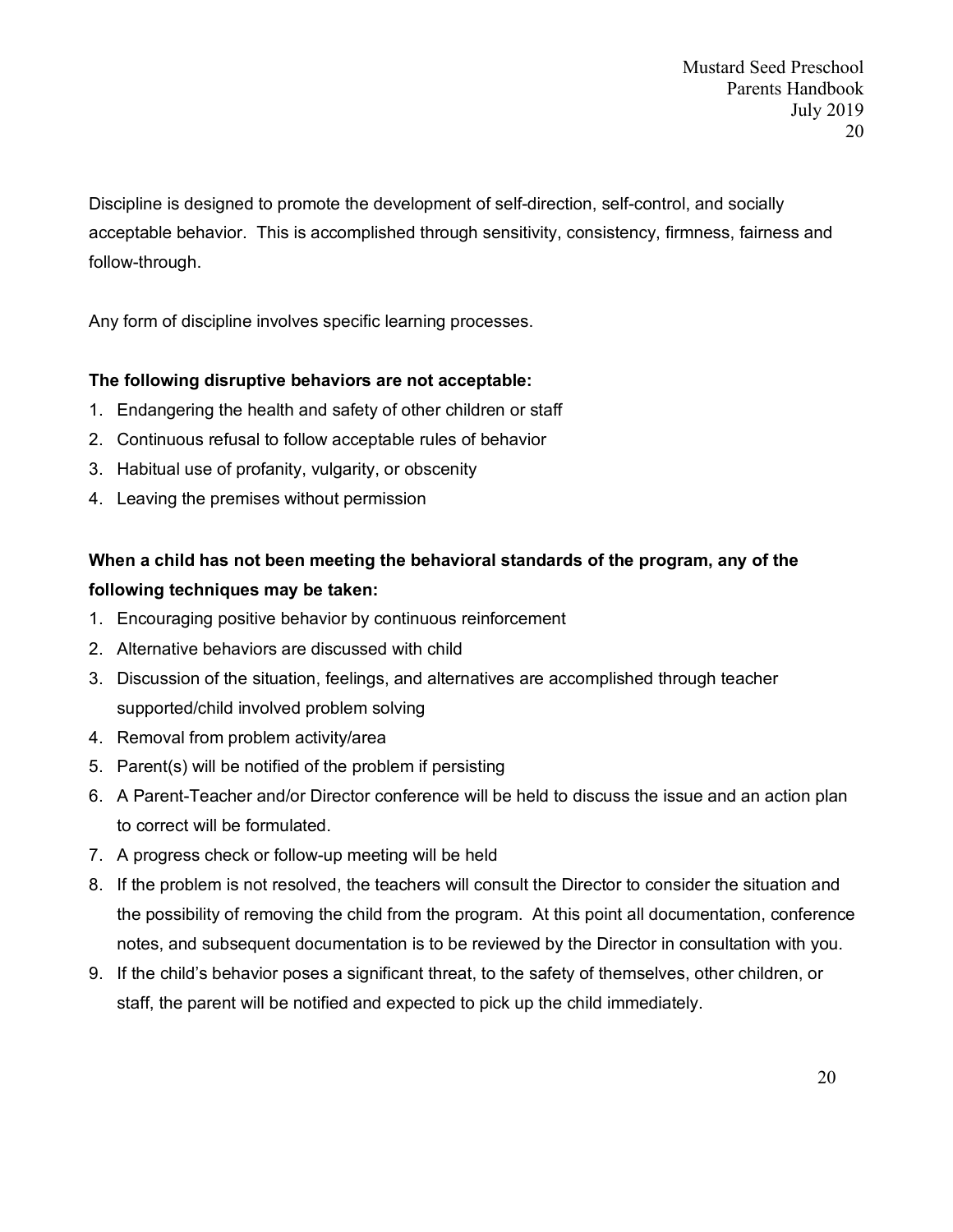- 10. Extreme or violent behavior may result in immediate termination and all efforts will be made to refer the family to additional community resources.
- 11. Termination from the program shall be considered in extreme situations after all reasonable resources have been exhausted
- 12. Termination from program shall be considered if staff and parents are not in agreement with how to manage behavior

# **Dismissal Policy**

We strive to resolve all concerns and behavior issues that arise. However, there are situations where we may make the difficult decision to dismiss a child from the program at Mustard Seed. Reasons for dismissal are at the school's discretion and may include but are not limited to:

- Failure to correct the adult behavior and/or child behavior as stated in the Child Behavior Policy and Adult Code of Conduct Behavior
- A child's need for more specialized or individualized care.

● A child exhibits excessive aggressive or disruptive behavior towards the teacher or other children.

● A parent, any authorized pick up person, or adult guests of a family exhibits demeaning, disrespectful, negative, or disruptive behavior towards or in front of children, teachers, other families, or director.

● One or both parents are unwilling to partner with teachers while receiving constructive feedback regarding their child's behavior.

- One or both parents fail to comply with the school policies.
- One or both parents failure to pay tuition on time.
- One or both Parent repeated tardiness in picking up the child.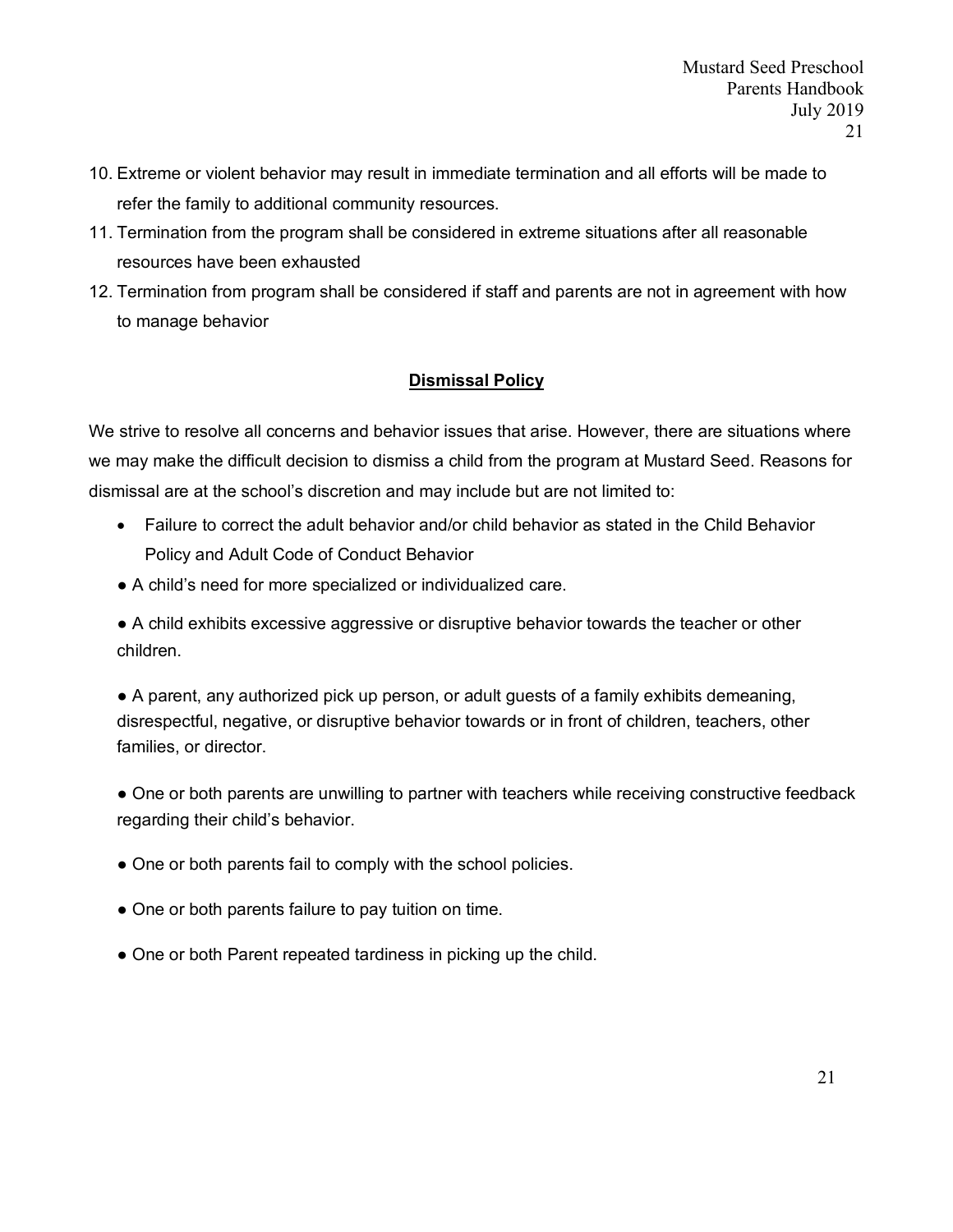Mustard Seed Preschool Parents Handbook July 2019 22

## **General Information**

#### **Security**

At MSP we take the safety of the children and staff seriously. With this in mind, we always have staff members on site who are Pediatric & Adult First Aid/CPR trained. In addition, staff attend safety training seminars and participate in emergency response drills (earthquake, fire, medical, and stranger-danger lock downs). Here are some things that we have implemented to increase our security measures:

### ● **Doors/Gate**

- o The front entrance gate is equipped with a key pad lock. The code is changed annually. When necessary, we may need to change a code mid-year.
- o The church entrance is monitored during pick up and drop off times. The door is locked from 10:00am to 12:30pm requiring a buzzer-request for access.

### ● **Cameras**

- o There are three on-site security cameras located at the entrances to the school campus. These cameras provide monitoring and keep a video recording for up to thirty days.
- **Communication Devices**
	- o All classrooms have panic buttons that send alarms to the front office and the preschool office. When activated, the school enters into emergency lockdown mode.
	- o Each classroom has an intercom for office-classroom communication.
	- o During Covid-19 times, we will implement walkie-talking use between classes.

# ● **Safety Equipment**

- o Each classroom and hallway is equipped with a fire extinguisher.
- o A fire alarm is located in the downstairs multi-purpose room.
- o Each nap room has a carbon monoxide alarm.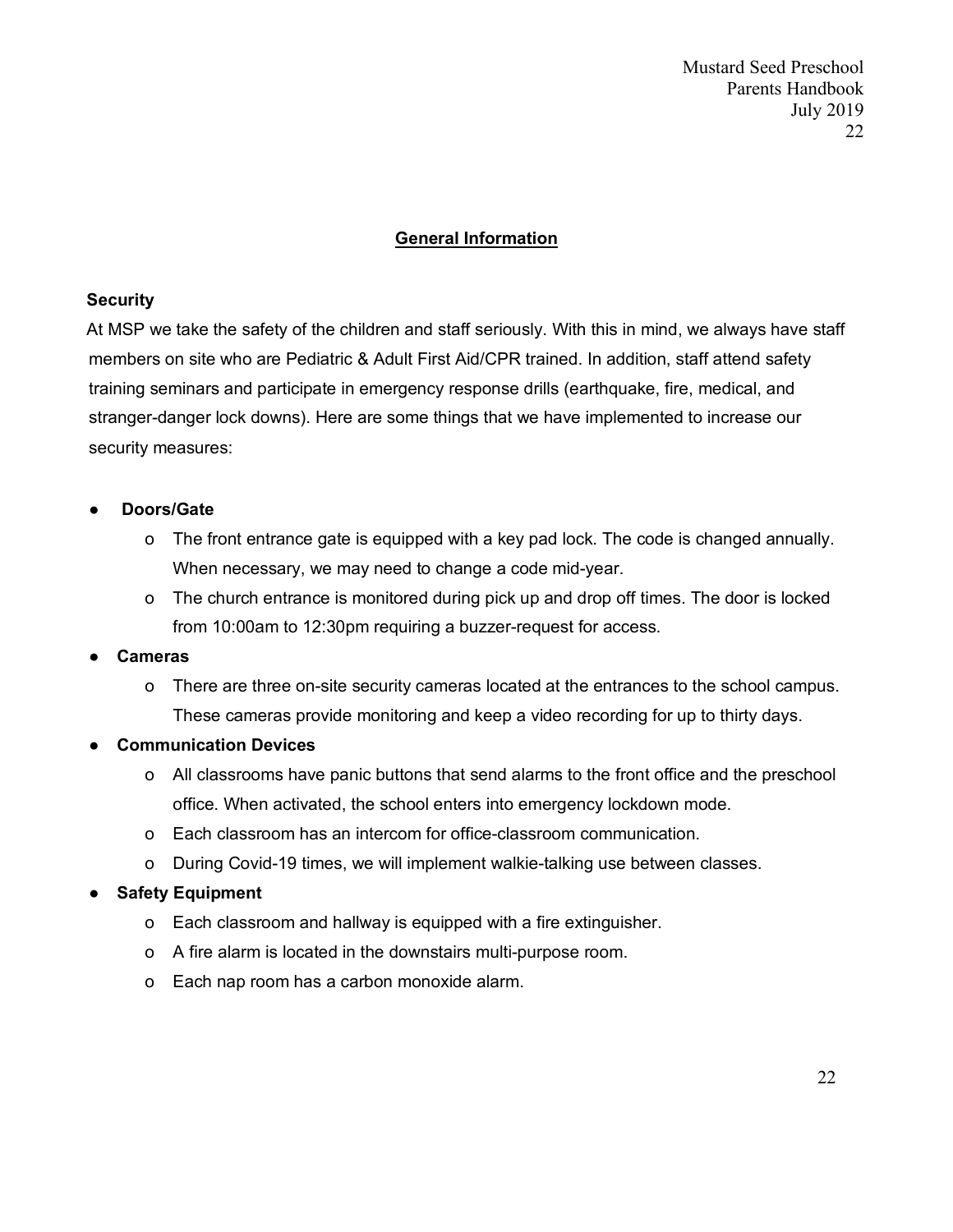## **Entrance and Exiting Procedures**

Please refer to Mustard Seed Preschool's COVID-19 Safety Protocol for specific drop-off procedures.

- State law and regulations require parents to sign their children in and out daily using their assigned PIN. Sign in/out kiosks are located outside the gate. The kiosks will have a touch-free option.
- If someone unknown to the staff is picking up your child, they will be asked to provide ID to ensure the person is on your child's authorized pick-up list.
- To add a person to the authorized list, email the Director with the person's name and add them to Curacubby account with their own phone number and PIN. If adding an authorized person, please inform the Director.
- All persons picking up children must be 18 years or older.

## **Parking**

When dropping off or picking up your child, please make sure that you only park in legal parking spots. Please be courteous to our neighbors by not parking in or in front of their driveways. Street sweeping occurs on the second Thursday and Friday of each month and parking restrictions apply on those days.

### **Cubbies and Personal Belongings**

Each child has the use of a cubby for personal belongings.

- Label all articles and store everything in a reusable grocery bag or backpack.
- Stock your child's cubby with a set of extra clothes (including socks and shoes) and diapers

### **Bringing Personal Items to School**

Please refer to Mustard Seed Preschool's COVID-19 Safety Protocol for items to bring and leave at school.

Children may not bring personal items such as toys or games to school. These items can cause crosscontamination between home & school. These items may also get lost, broken, or create sharing/ownership problems. Exceptions are made for younger children who are attached to particular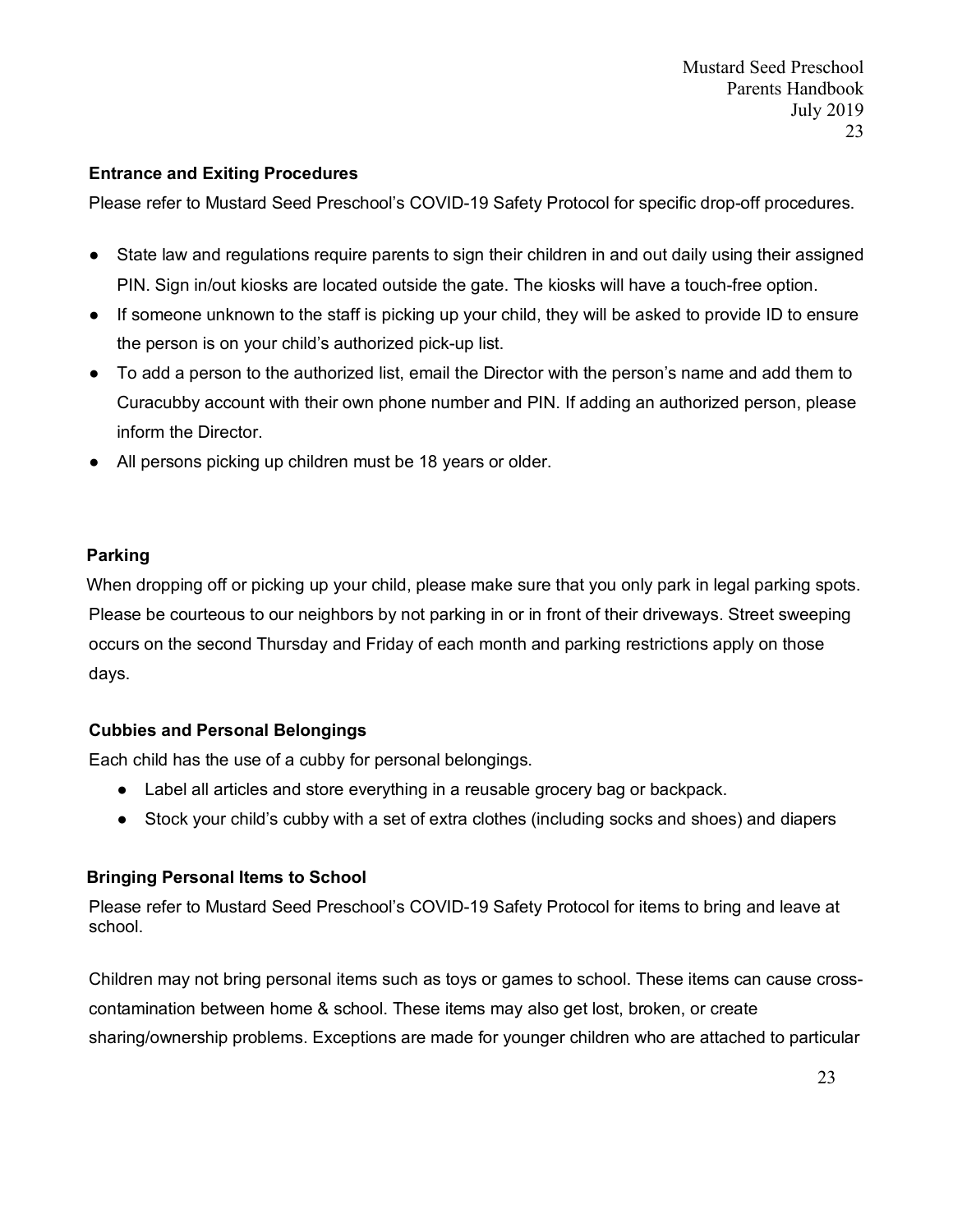"lovie". Choose an item that stays at school.

#### **Student Clothing**

- Dress your child casually and sensibly. We'd like your child to feel comfortable and ready to "get into" play without worrying about his/her clothes getting dirty.
- Choose clothing that enables your child to exercise self-care during toileting time such as beltfree pants.
- Choose school shoes that are comfortable and easy to put on and take off.

#### **Mustard Seed Lunch Program**

At Mustard Seed, we believe children should be nurtured in high quality care. This includes high quality food. Our professionally trained holistic chef, designs a menu that includes several courses and hearty snacks.

In this one-of-a-kind program, the children are introduced to a variety of flavors and foods from around the world. The children eat with their teachers and learn beginning table manners such as setting and clearing up the table.

All foods are cooked without peanut or tree nuts. We strive to accommodate most of the common food allergies. Vegetarian options are offered daily. Please discuss any food allergies with the Director.

#### **School-wide Community Events**

During COVID-19, we will not have in-person events. However, we will make every effort to provide on-line opportunities for you to meet other parents and become more involved in our community.

#### **Family Involvement**

There are many opportunities for you to be involved at Mustard Seed. The primary ways we need your help are:

- Fundraising
- School Improvement
- Social Gatherings & Support